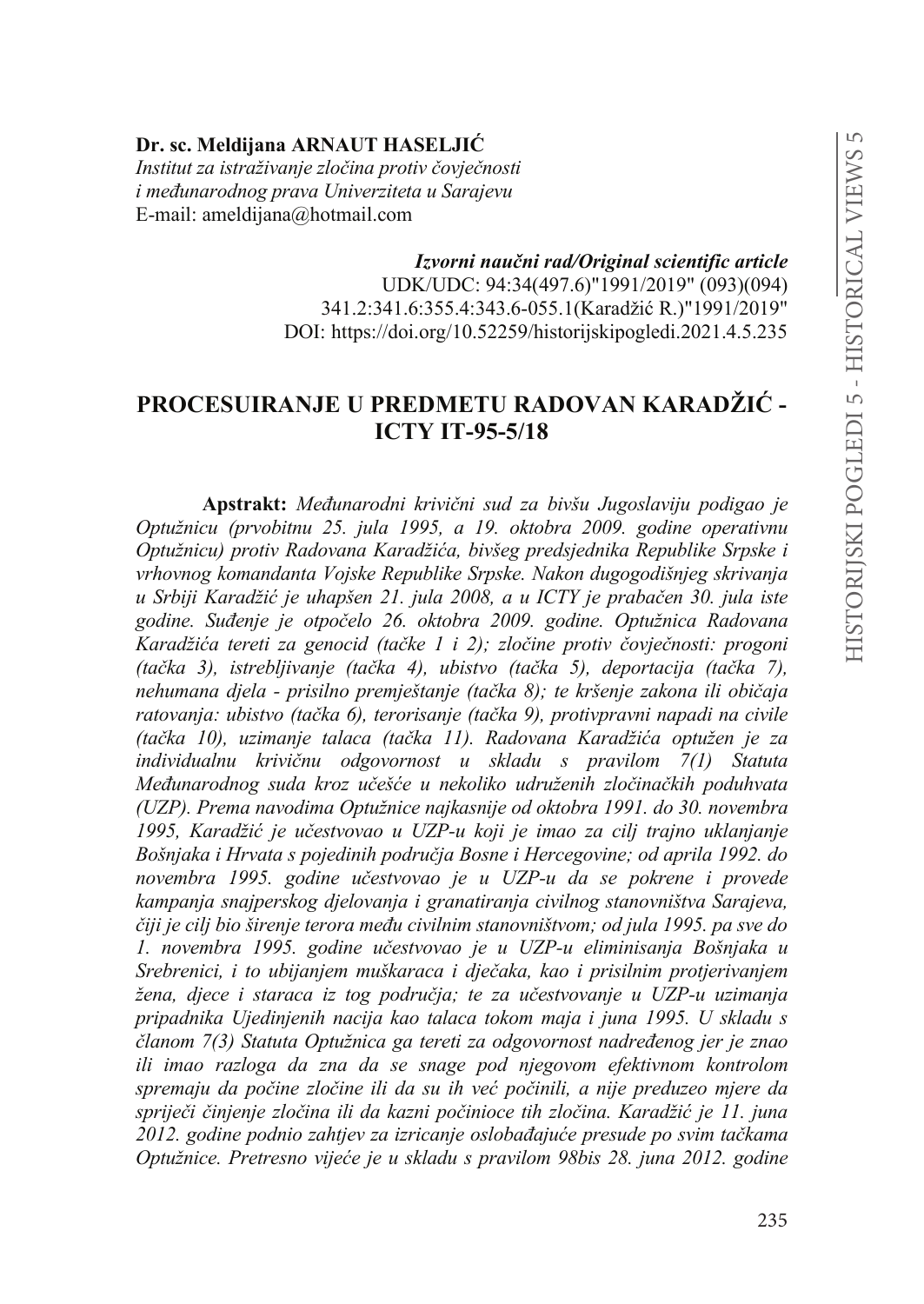*donijelo Odluku kojom je RGEDFLOR ]DKWMHY ]D RVOREDÿDQMH RG RSWXåEL SR GHVHW tačaka optužnice, ali je izreklo oslobađajuću presudu po tački 1 Optužnice koja* se odnosi na genocid počinjen u pojedinim bosanskohercegovačkim općinama: Bratunac, Foča, Ključ, Prijedor, Sanski Most, Vlasenica i Zvornik. U ovoj tačci Optužnice se navodi da Karadžić snosi odgovornost za genocid kao nadređeni, te da je u dogovoru s drugima počinio, planirao, podsticao, naredio i/ili pomagao i *podržavao genocid. Po žalbi Tužilaštva na odluku da se iz Optužnice izuzme*  tačka 1 Žalbeno vijeće je 11. jula 2013. godine poništilo odluku Pretresnog *Vijeća i vratilo tačku 1 Optužnice kojom se Karadžić tereti za genocid u navedenim općinama, te je procesuiranje nastavljeno pred Pretresnim vijećem.* 

Presuda Pretresnog vijeća protiv Radovana Karadžića izrečena je 24. *marta 2016. godine i njome je osuđen na 40 godina zatvora za genocid, zločine SURWLY þRYMHþQRVWL WH NUãHQMD ]DNRQD L RELþDMD UDWRYDQMD U 6.073 paragrafa obrazložena je uloga Vojske RS, kao i policajskih struktura, teritorijalne odbrane, te regionalnih i opštinskih vlasti L GUXJLK XþHVQLND XGUXåHQih* zločinačkih poduhvata. Opisani su oblici i načini izvršenja zločina počinjenih na područjima općina Bijeljina, Bratunac, Brčko, Foča, Rogatica, Sokolac, Višegrad, Vlasenica i Zvornik u istočnoj Bosni; Banja Luka, Bosanski Novi, *Ključ, Prijedor i Sanski Most u Autonomnoj Regiji Krajina ("ARK"); Hadžići, Ilidža, Novi Grad, Novo Sarajevo, Pale i Vogošća na području Sarajeva, te* precizirani načini izvršenja sveobuhvatnog udruženog zločinačkog poduhvata, ali *L XGUXåHQL ]ORþLQDþNL SRGXKYDWL YH]DQL ]D 6UHEUHQLFX genocid), Sarajevo WHURULUL]DQMHJUDÿDQDVQDMSHUVNRPYDWURPLJUDQDWLUDQMHP, te uzimanje talaca PHÿXQDURGQRJPLURYQRJRVREOMD-pripadnika UNPROFORA). Prvostupanjskom presudom Karadžić je proglašen krivim za 10 od 11 tačaka Optužnice. Obje strane, i Tužilaštvo i odbrana optuženog, podnijeli su Žalbe na presudu Pretresnog vijeća, te je nastavljen drugostupanjski postupak. Zalbeno vijeće izreklo je 20. marta 2019. godine pravosnažnu presudu kojom je Radovan .DUDGåLüRVXÿHQQDGRåLYRWQL]DWYRU,]UHþHQRPSUHVudom proglašen je krivim za progone sa teritorije za koju su bosanski Srbi smatrali da polažu pravo, snajpersko djelovanje i granatiranje Sarajeva, uzimanje pripadnika UNPROFORA za taoce i za genocid u Srebrenici. Oba sudska vijeća, i Pretresno i* Žalbeno, oslobodila su Karadžića optužbi za genocid izvršen u sedam bosanskohercegovačkih općina (Bratuncu, Foči, Ključu, Prijedoru, Sanskom *Mostu, Vlasenici i Zvorniku) počinjen tokom 1992. godine.* 

Ključne riječi: *Genocid, istrebljenje, progon, masovna ubistva*, nehumana djela, deportacije, udruženi zločinački poduhvat, zločini protiv čovječnosti, kršenje zakona i običaja ratovanja, Ženevske konvencije.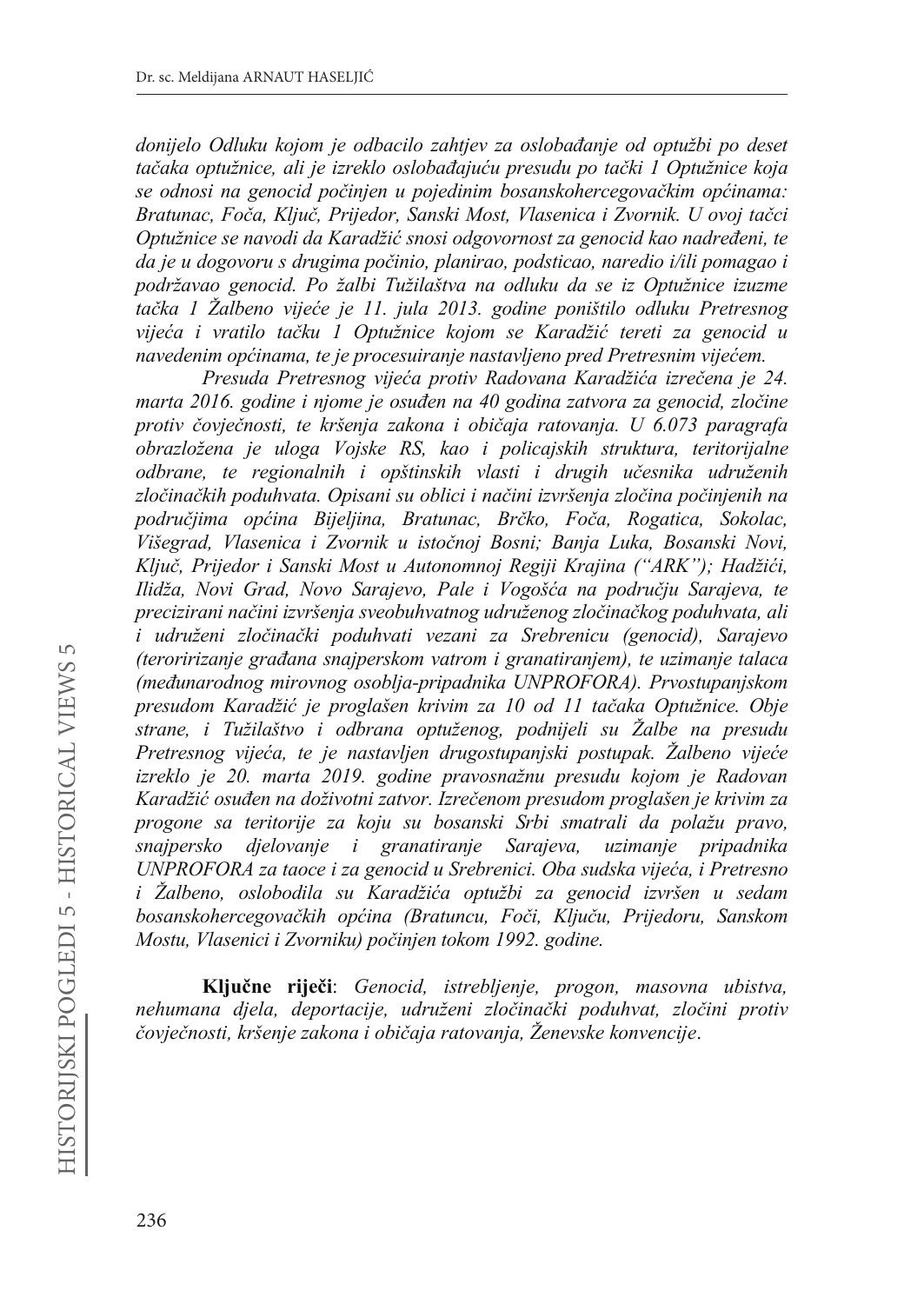$\overline{5}$ 

# **PROSECUTION IN THE RADOVAN KARADZIC CASE – ICTY IT-95-5/18**

**Abstract:** *The International Criminal Tribunal for the former Yugoslavia has filed an Indictment (originally July 25, 1995, and an operational Indictment on October 19, 2009) against Radovan Karadzic, the former President of Republika Srpska and Commander-in-Chief of the Army of Republika Srpska. After many years of hiding in Serbia, Karadzic was arrested on July 21, 2008, and transferred to the ICTY on July 30 of that year. The trial began on 26 October 2009. Radovan Karadzic is charged for genocide (Counts 1 and 2); crimes against humanity: persecution (count 3), extermination (count 4), murder (count 5), deportation (count 7), inhumane acts - forcible transfer (count 8); and violations of the laws or customs of war: murder (count 6), terrorism (count 9), unlawful attacks on civilians (count 10), hostage-taking (count 11). Radovan Karadzic has been charged with individual criminal responsibility in accordance with Rule 7 (1) of the Statute of the International Tribunal through his participation in several joint criminal enterprises (JCEs). According to the Indictment, no later than October 1991 to November 30, 1995, Karadzic participated in a JCE aimed at the permanent removal of Bosniaks and Croats from certain areas of Bosnia and Herzegovina; from April 1992 to November 1995, he participated in the JCE to launch and conduct a campaign of sniping and shelling of the civilian population of Sarajevo, aimed at spreading terror among the civilian population; from July 1995 until 1 November 1995, he participated in the JCE of the elimination of Bosniaks in Srebrenica, by killing men and boys, as well as forcibly expelling women, children and the elderly from the area; and for participated in the JCE of taking members of the United Nations hostage during May and June 1995. Pursuant to Article 7 (3) of the Statute, the Indictment charges him with superior responsibility because he knew or had reason to know that forces under his effective control were being prepared to commit crimes or have already committed them, and has not taken measures to prevent the commission of crimes or to punish the perpetrators of those crimes. On June 11, 2012, Karadzic filed a motion for acquittal on all counts of the Indictment. Pursuant to Rule 98bis, on 28 June 2012, the Trial Chamber rendered a Decision dismissing the motion for acquittal on ten counts of the Indictment, but acquitted Count 1 of the Indictment relating to genocide committed in certain municipalities of Bosnia and Herzegovina: Bratunac, Foca, Kljuc, Prijedor, Sanski Most, Vlasenica and Zvornik. This count of the Indictment alleges that Karadzic is responsible for the genocide as a superior, and that in agreement with others he committed, planned, instigated, ordered and/or aided and abetted the genocide. Following the Prosecution's appeal against the decision to exclude Count 1 from the Indictment, on 11 July 2013 the Appeals Chamber quashed the Trial Chamber's decision and returned Count 1 of the Indictment charging Karadzic with genocide in the said municipalities, and the proceedings continued before the Trial Chamber.*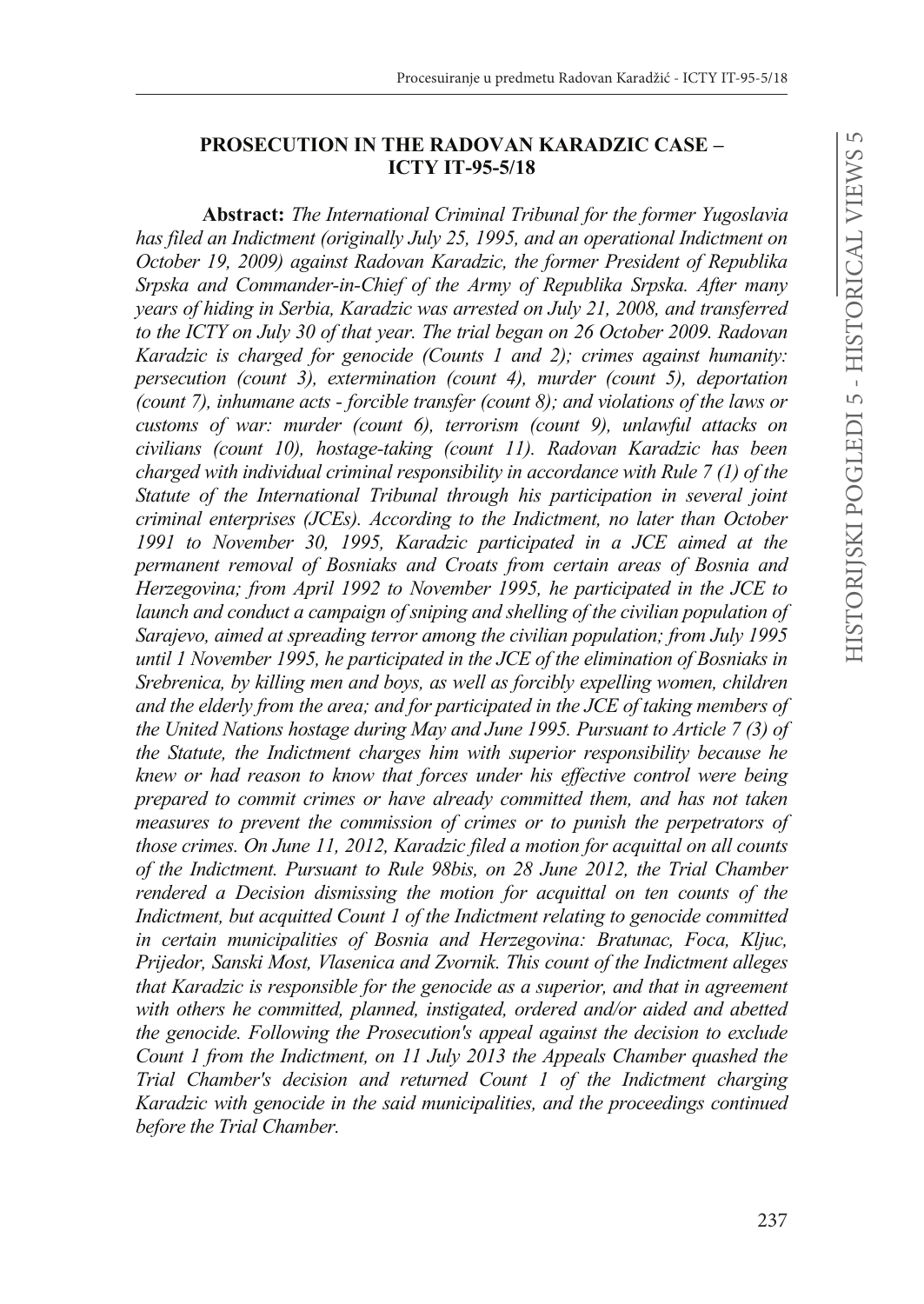*The Trial Chamber's verdict against Radovan Karadzic was handed down on March 24, 2016, sentencing him to 40 years in prison for genocide, crimes against humanity, and violations of the laws or customs of war. In 6,073 paragraphs is explained the role of the RS Army, as well as police structures, territorial defense, and regional and municipal authorities and other participants in joint criminal enterprises. The forms and methods of committing crimes committed in the municipalities of Bijeljina, Bratunac, Brčko, Foča, Rogatica, Sokolac, Višegrad, Vlasenica and Zvornik in eastern Bosnia are described; Banja*  Luka, Bosanski Novi, Ključ, Prijedor and Sanski Most in the Autonomous Region of Krajina ("ARK"); Hadžići, Ilidža, Novi Grad, Novo Sarajevo, Pale and Vogošća in *the area of Sarajevo, and precise ways of carrying out a comprehensive joint criminal enterprise, but also joint criminal enterprises related to Srebrenica (genocide), Sarajevo (terrorizing citizens with sniper fire and shelling), and hostage-taking (UNPROFOR international peacekeepers). The first-instance verdict found Karadzic guilty of 10 of the 11 counts in the indictment. Both the Prosecution and the Defense for the Accused appealed the Trial Chamber's judgment, and the second-instance proceedings continued. On March 20, 2019, the Appeals Chamber issued a final verdict sentencing Radovan Karadžić to life imprisonment. The verdict found him guilty of persecution from a territory that Bosnian Serbs considered to be claiming the right, sniping and shelling of Sarajevo, taking UNPROFOR members hostage and genocide in Srebrenica. Both Trial and Appeals Chambers acquitted Karadzic of genocide committed in seven Bosnian municipalities (Bratunac, Foca, Kljuc, Prijedor, Sanski Most, Vlasenica and Zvornik) committed in 1992.*

**Key words**: *Genocide, extermination, persecution, mass killings, inhumane acts, deportations, joint criminal enterprise (JCEs), crimes against humanity, violations of the laws or customs of war, Geneva Conventions*.

Radovan Karadžić, rođen je 19. juna 1945. u Šavniku (Republika Crna Gora). Jedan je od osnivača Srpske demokratske stranke (u daljem tekstu: SDS) oformljene 12. jula 1990. godine u Socijalističkoj Republici Bosni i Hercegovini. Od tog datuma, pa do 19. jula 1996. godine Karadžić je bio predsjednik SDS-a, te je u tom svojstvu predsjedavao sastancima Glavnog odbora SDS-a. Od 27. marta 1992. godine bio je i predsjednik Savjeta za nacionalnu bezbjednost Srpske republike. Od 12. maja 1992. godine postao je predsjednik tročlanog predsjedništva Srpske republike koje je od 30. novembra 1992. godine ujedno bilo i vrhovna komanda oružanih snaga. Karadžić je, potom, 17. decembra 1992. imenovan za predsjednika Republike srpske i vrhovnog komandanta oružanih snaga i tu je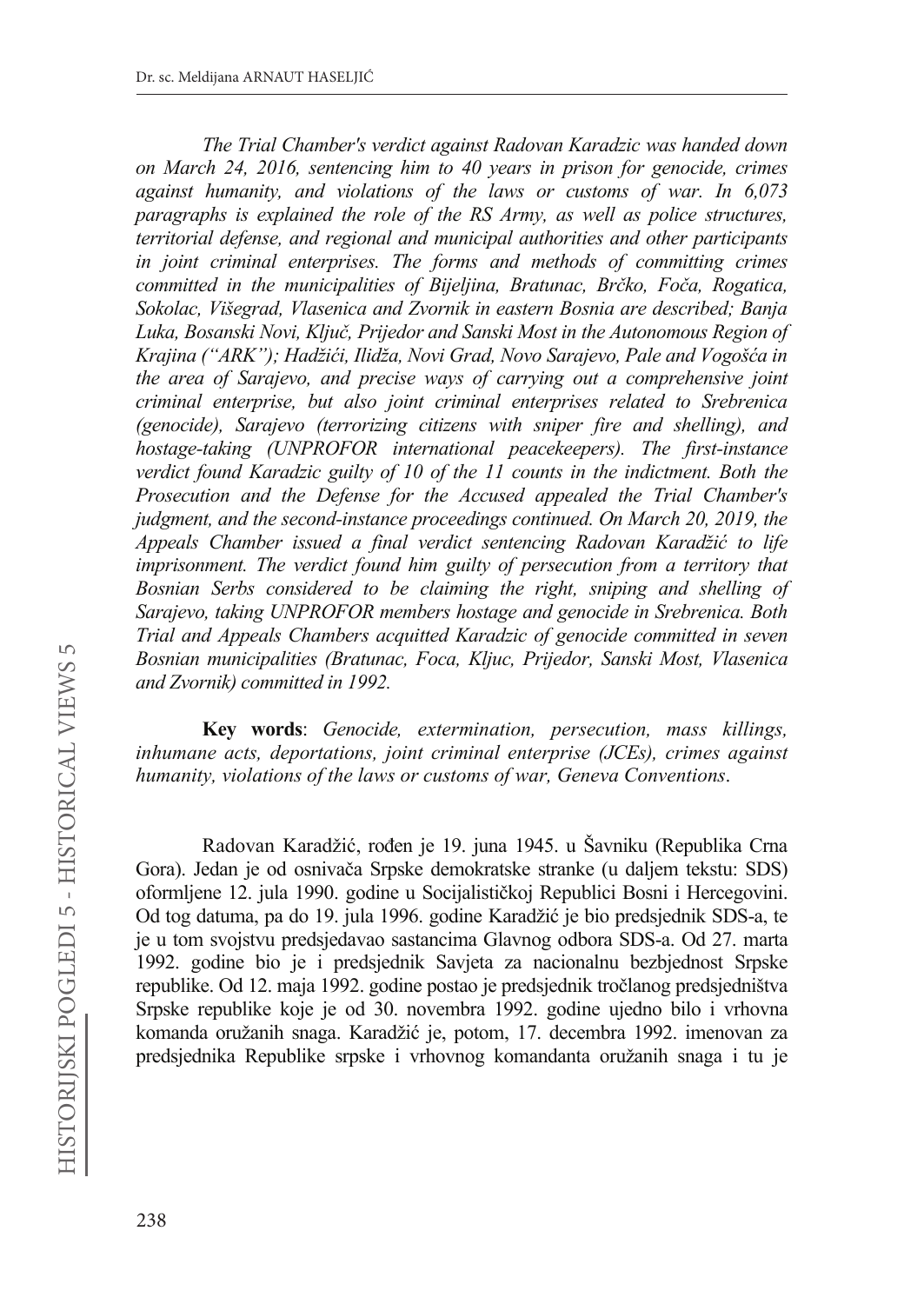funkciju obnašao sve do 19. jula 1996. kada je podnio ostavku. Od 20. decembra 1992. godine predsjedavao je sastancima vrhovne komande.<sup>1</sup>

Tužilaštvo Tribunala u Hagu prvu Optužnicu protiv tada još neuhapšenog (prikrivanog i tajno skrivanog) Radovana Karadžića podnijelo je 24. jula 1995. (zajedno sa Ratkom Mladićem), da bi već 14. novembra 1995. podiglo i dodatnu optužnicu koja se odnosi na Srebrenicu. Tužiteljica Carla Del Ponte 28. aprila 2000. podnosi Izmijenjenu i dopunjenu optužnicu kojom su razdvojeni predmeti Karadžić i Mladić, te se od tog momenta vodi zaseban predmet (Predmet br. IT-95-5/18) protiv Karadžića. Tužilac Serge Brammertz 18. februara 2019. godine podnosi Drugu izmijenjenu optužnicu, a 27. februara iste godine Treću izmijenjenu optužnicu, da bi u konačnici 19. oktobra 2009. Godine bila podignuta i optužnica sa obilježenim izmjenama po kojoj je 26. oktobra 2009. godine otpočeo proces suđenia pred Haškim tribunalom.

Prva Optužnica podnesena 24. jula 1995. godine, koja je bila zajednička i odnosila se na Radovana Karadžića i Ratka Mladića, sadržavala je šesnaest tačaka i to tačka 1 (genocid)<sup>2</sup> i tačka 2 (zločini protiv čovječnosti)<sup>3</sup> po osnovu djela činjenja ili spriječavanja činjenja progona, vansudskih zatočenja sa rasprostranjenim pojavama fizičkog i psihičkog zlostavljanja i držanja u neljudskim uvjetima, ubijanjima i teškim ranjavanjima, te namjernim nametanjem takvih životnih uvjeta kako bi se izazvalo fizičko uništenje zatočenika i to po mjestima: Omarska (od maja do augusta 1992), Keraterm (od maja do augusta 1992), Trnopolje (od maja do decembra 1992), Luka (od maja do jula 1992), Manjača (od ljeta 1991. do decembra 1992), Sušica (od juna 1992. do septembra 1992), KP Dom Foča (od aprila do sredine 1993). Optuženi su i za progon političkih vođa, intelektualaca i stručnjaka,<sup>4</sup> deportacije,<sup>5</sup> granatiranje mjesta na kojima su bili okupljeni civili,<sup>6</sup> prisvajanje i pljačka imovine,<sup>7</sup> uništavanje imovine<sup>8</sup> i uništavanje sakralnih objekata.<sup>9</sup> Po tačkama 3 i 4 optuženi su za teške povrede Ženevskih konvencija iz 1949. i kršenje ratnih zakona i običaja koje se odnose na protuzakonito zatočenje civila.<sup>10</sup> Tačkom 5 terete se za kršenje ratnih zakona i običaja granatiranjem mjesta na kojima su bili okupljeni civili,<sup>11</sup> a tačkom 6 za kršenje ratnih zakona i običaja uništavanjem sakralnih objekata.12 Teške povrede Ženevskih konvencija

<sup>&</sup>lt;sup>1</sup> International Criminal Tribunal for the former Yugoslavia - ICTY/ Međunarodni krivični sud za bivšu Jugoslaviju - MKSJ (dalje: ICTY), Predmet IT-95-5/18, *Tužilac Međunarodnog suda protiv 5DGRYDQD.DUDGåLüDIzmijenjena i dopunjena optužnica*, 28. april 2000, paragrafi 2-8.

<sup>&</sup>lt;sup>2</sup> ICTY, Predmet IT-09-92, *Tužilac Međunarodnog suda protiv Radovana Karadžića i Ratka Mladića*, Optužnica, 24. juli 1995, paragraf 17.

<sup>3</sup> *Isto*, paragraf 18-22.

<sup>4</sup> *Isto*, paragraf 23-24.

<sup>5</sup> *Isto*, paragraf 25.

<sup>6</sup> *Isto*, paragraf 26.

<sup>7</sup> *Isto*, paragraf 27-28.

<sup>8</sup> *Isto*, paragraf 29.

<sup>9</sup> *Isto*, paragraf 30.

<sup>10</sup> *Isto*, paragraf 34-35.

<sup>11</sup> *Isto*, paragraf 36.

<sup>12</sup> *Isto*, paragraf 37-39.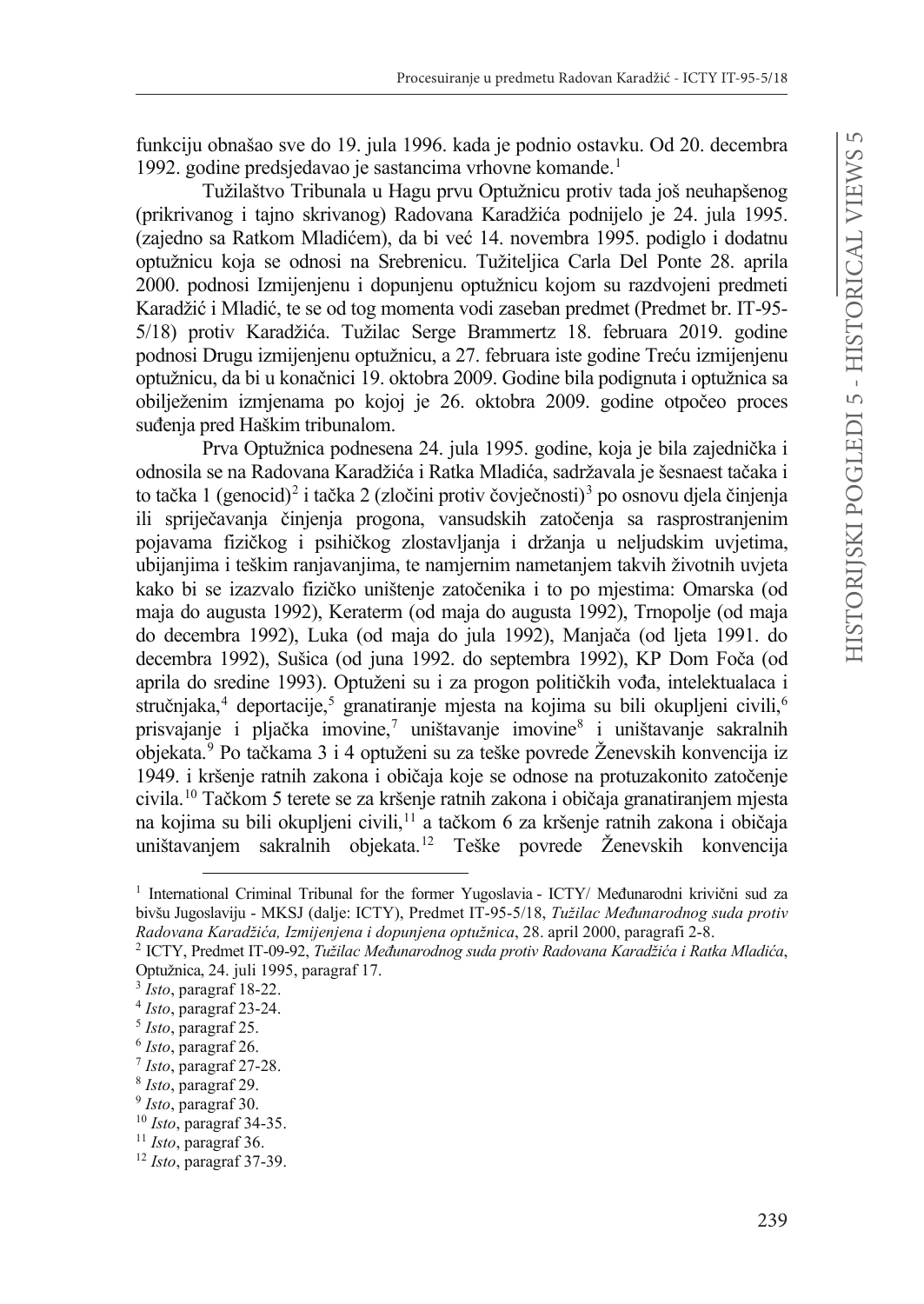obuhvaćene su i tačkom 7 dielima rasprostranjenog uništavanja imovine.<sup>13</sup> kao i tačkom 8 djelima prisvajanja imovine, te tačkom 9 kršenje ratnih zakona i običaja kroz djela pljačke javne i private imovine.<sup>14</sup> Drugi dio Optužnice tačke 10-12 odnose se na djelovanje snajpera u Sarajevu, odnosno sprovođenje kampanje terora nad civilnim stanovništvom što podrazumijeva kršenje ratnih zakona i običaja (namjerni napad na civilno stanovništvo i pojedine civile), te zločine protiv čovječnosti (ubistvo i neljudski postupci).<sup>15</sup> Optužnica ih tereti i što je na Palama, Sarajevu, Goraždu i na drugim lokacijama zatočeno 284 pripadnika mirovnih snaga UN-a koji su držani kao taoci i korišteni kao "živi štit" u namieri da se onemoguće zračni napadi Sjevernoatlantskog saveza (NATO).<sup>16</sup> Počinili su na ovaj način teške povrede Ženevskih konvencija (uzimanja civila za taoce i neljudsko postupanje) i kršenje ratnih zakona i običaja (uzimanje talaca i okrutno postupanje). Geografski okvir Optužnice obuhvata Sarajevo, Srebrenicu i 15 općina u Bosni i Hercegovini na kojima su izvršeni udruženi zločinački poduhvati (u daljem tekstu UZP). Optužnicom za Srebrenicu Radovan Karadžić i Ratko Mladić terete se za genocid (ubijanje pripadnika grupe), zločine protiv čovječnosti (istrebljenje i ubistvo), kršenje ratnih zakona ili običaja (ubistvo).<sup>17</sup>

Prvom izmijenjenom optužnicom razdvojeni su predmeti, tako da se optužbe odnose isključivo na Radovana Karadžića i to za genocid i saučesništvo u genocidu (tačke 1 do 6), istrebljenje, ubistvo, hotimično lišavanje života. Karadžić se tereti da je djelujući individualno ili u saradnji sa drugima (Momčilom Krajišnikom i Biljanom Plavšić) u periodu od 1. jula 1992. do 31. decembra 1992. godine, kao i od početka marta do 30. novembra 1995. "planirao, podsticao, naredio, počinio ili na drugi način pomogao i podržao planiranje, pripremu ili izvršenje uništenja, u cijelosti ili djelimično, nacionalnih, etničkih, rasnih ili vjerskih grupa bosanskih Muslimana i bosanskih Hrvata kao takvih",<sup>18</sup> u općinama Bijeljina, Bratunac, Bosanski Šamac, Brčko, Doboj, Foča, Ilijaš, Ključ, Kotor Varoš, Novi Grad, Prijedor, Rogatica, Sanski Most, Srebrenica, Višegrad, Vlasenica, Zavidovići i Zvornik i to ubijanjem na području tih općina u logorima i zatočeničkim objektima i nakon što su odvođeni iz mjesta zatočenja, kao i ubijanjem "bosanskih Muslimana nakon zatočeništva na više raznih lokacija u srebreničkoj enklavi i u njenoj okolini"<sup>19</sup>. Teške tjelesne i duševne patnje nanošene su zatočenicima koji su držani u objektima zatočenja<sup>20</sup> sa nametnutim uvjetima

 $13$  Isto, paragraf 40-41.

 $14$  Isto, paragraf 42-43.

 $15$  Isto, paragraf 44-45.

 $16$  Isto, paragraf 46-48.

<sup>&</sup>lt;sup>17</sup> ICTY, Predmet IT-95-18-I, Tužilac Međunarodnog suda protiv Rradovana Karadžića i Ratka Mladića, Optužnica, 14. novembra 1995.

<sup>&</sup>lt;sup>18</sup> ICTY, Predmet IT-95-5/18-I, Tužilac Međunarodnog suda protiv Radovana Karadžića, Optužnica, 28. aprila 2000, paragraf 17.

 $^{19}$  Isto.

<sup>&</sup>lt;sup>20</sup> Logori i zatočenički objekti: Manjača u Banja Luci; Batković u Bijeljini; škola "Vuk Karadžić"

u Bratuncu, Luka u Brčkom; u Doboju: skladiste municije Bare, zatvor Spreča, stanica SUP-a,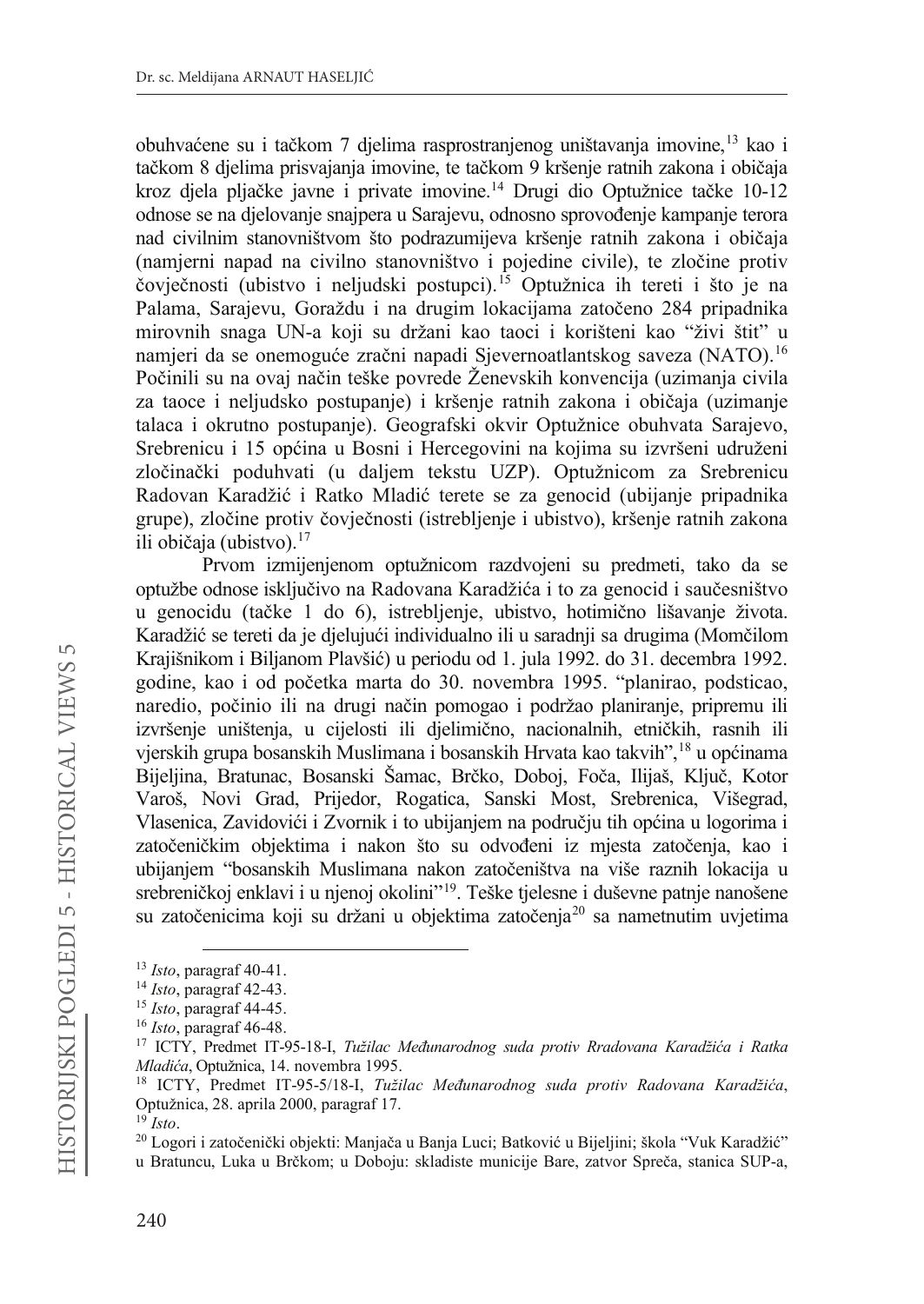života sračunatim da dovedu do fizičkog uništenia grupe u cijelosti ili dielimično, te policijskim stanicama i kasarnama gdje su bili izloženi nečovječnim djelima kao što su ubistvo, seksualno nasilje, mučenje, premlaćivanje i pljačka.<sup>21</sup> Optužnicom je obuhvaćen i genocide izvršen u Srebrenici. Naime, snage VRS-a su od 6. jula 1995. Godine započele granatiranje Srebrenice i izvršile napad na posmatračka mjesta UN-a u "zastićenoj zoni".<sup>22</sup> Civilno stanovništvo bošnjačke nacionalnosti je, jednim dijelom, potražilo spas u krugu baze UN u Potočarima, a drugim dijelom potražilo spas u bijegu kroz šumu prema Tuzli. Muškarci zarobljeni u Potočarima, kao i oni uhvaćeni u pokušaju bijega, pobijeni su na miestima zatočenja ili su bili odvezeni na mjesta pogubljenja. Njihova egzekucija bila je organizovana, sistematska i velikih razmjera.<sup>23</sup> Ovom Optužnicom Radovan Karadžić se tereti za genocid, saučesništvo u genocidu, zločine protiv čoviečnosti, kršenie zakona ili običaja ratovania, teške povrede Ženevskih konvencija iz 1949. godine, progone (tačka 7),<sup>24</sup> deportacije i druga nečovječna djela (tačke 8 i 9), <sup>25</sup> protivpravno terorisanje civila (tačka 10), <sup>26</sup> uzimanje talaca (tačka 11). $^{27}$ 

Tužiteljstvo Tribunala 18. februara 2009. godine podiglo je Drugu izmijenjenu optužnicu kojom se Radovan Karadžić tereti za individualnu krivičnu odgovornost prema članu 7(1) Statuta Međunarodnog suda za zločine navedene u

Perčinov disko, kasarna JNA Ševarlije, hangari JNA blizu Bosanske plantaže; KP Dom u Foči; u Prijedoru: Omarska, Keraterm, Trnopolje; u Rogatici: Rasadnik/Sladara i škola "Veljko Vlahovic"; Betonirka u Sanskom Mostu; Sušica u Vlasenici; Dom kulture u Čelopeku; u općini Zvornik: Ekonomija i Tehnička škola u Karakaju. ICTY, Predmet IT-95-5/18-I, Tužilac Međunarodnog suda protiv Radovana Karadžića, Optužnica, 28. aprila 2000, paragraf 18-29.

<sup>&</sup>lt;sup>21</sup> ICTY, Predmet IT-95-5/18-I, Tužilac Međunarodnog suda protiv Radovana Karadžića, Optužnica, 28. aprila 2000, paragraf 17.

<sup>&</sup>lt;sup>22</sup> "Saviet bezbiednosti Ujedinjenih nacija je 16. aprila 1993. godine, usvojio rezoluciju 819 u skladu sa Glavom VII Povelje Ujedinjenih nacija kojom su Srebrenica, Žepa, Goražde, Sarajevo i Tuzla (i okolini tih gradova) proglašene 'zaštićenim zonama'." ICTY, Predmet IT-95-5/18-I, Tužilac Međunarodnog suda protiv Radovana Karadžića, Optužnica, 28. aprila 2000, paragraf 24.

<sup>&</sup>lt;sup>23</sup> Optužen je za pogubljenja izvršena 1995. godine: 12-13. jula brojnih muškaraca na raznim lokacijama oko baze UN-a u Potočarima; 12-15. jula velikog broja muškaraca na raznim lokacijama u Bratuncu i okolici; 12-14. jula dvadeset i pet muškaraca u blizini Tišće; otprilike 13. jula na stotine muškaraca koji su bili zatvoreni u velikom skladištu u Kravici; otprilike 14. jula na stotine muškaraca u školskom kompleksu u Grbavcima i u obližnjem selu Orahovac (kod Lazeta); otprilike 14-15. jula na stotine muškaraca na "brani" i oko "brane" kod Petkovaca; 14-21. jula više od stotinu muškaraca uz makadamski put u dolini Cerske; 14-16. jula na stotine muškaraca u školi u Pilici; otprilike 16. jula na stotine muškaraca na vojnoj ekonomiji Branjevo; otprilike 16. jula oko pet stotina muškaraca u Domu kulture Pilica; otprilike 17. jula na stotine muškaraca nedaleko od Kozluka. ICTY, Predmet IT-95-5/18-I, Tužilac Međunarodnog suda protiv Radovana Karadžića, Optužnica, 28. aprila 2000, paragraf 28.

<sup>&</sup>lt;sup>24</sup> ICTY, Predmet IT-95-5/18-I, Tužilac Međunarodnog suda protiv Radovana Karadžića, Optužnica, 28. aprila 2000, paragrafi 33-36.

 $25$  Isto, paragrafi 37-43.

 $26$  Isto, paragrafi 44-52.

 $27$  Isto, paragrafi 53-59.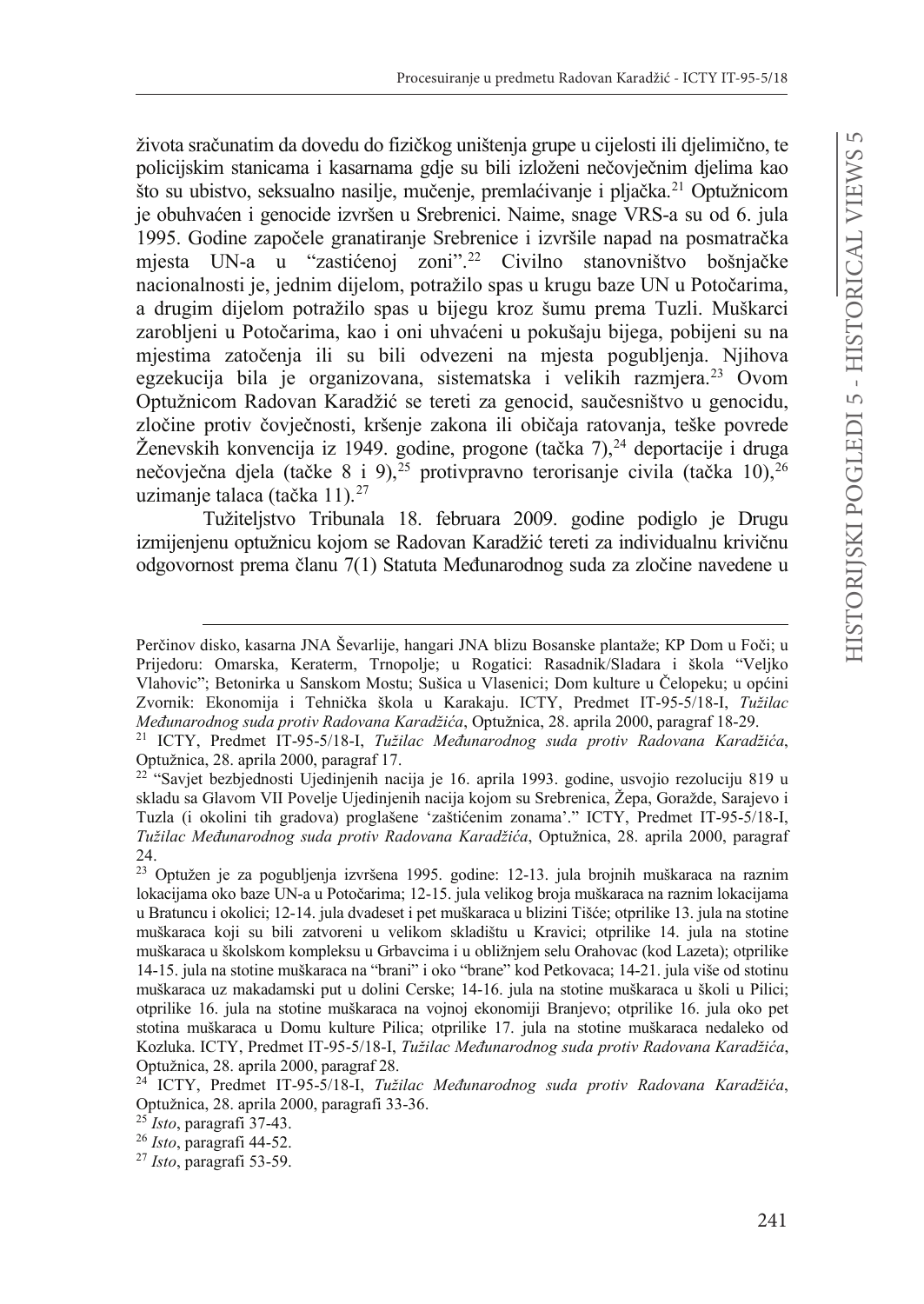članovima 3, 4 i 5 Statuta, a koje je planirao, podsticao, naredio, počinio<sup>28</sup> i/ili pomagao i podržavao. Svaki zločin za koji se tereti počinio je u dogovoru i saradnji sa drugim osobama, učestvujući u nekoliko povezanih udruženih zločinačkih poduhvata. Sveobuhvatni UZP trajao je od oktobra 1991. do 30. novembra 1995. godine sa krajnjim ciljem uklanjanja Bošnjaka i Hrvata sa sa pojedinih područja u Bosni i Hercegovini.<sup>29</sup> Paralelno sa postojanjem sveobuhvatnog UZP razvila su se još tri UZP sa ciljevima: "(1) širenje terora među civilnim stanovništvom Sarajeva provoÿenjem kampanje snajperskog djelovanja i granatiranja, (2) eliminacija bosanskih Muslimana u Srebrenici i (3) uzimanje osoblja UN-a za taoce."30 Za sveobuhvatni UZP Optužnica ga tereti za genocid (po tački 1),  $31$  progon,  $32$ istrebljivanje,<sup>33</sup> ubistvo,<sup>34</sup> deportacija i nehumana djela<sup>35</sup> (prisilno premještanje) svjesno preuzimajući rizik da su navedeni zločini moguća posljedica realizacije cilja udruženog zločinačkog poduhvata.<sup>36</sup>

<sup>&</sup>lt;sup>28</sup> "Kad u ovoj Optužnici koristi riječ 'počinio', tužilac nema namjeru da sugeriše da je optuženi fizički počinio bilo koji od zločina za koje se lično tereti. U kontekstu odgovornosti optuženog prema članu 7(1), riječ 'počinio' označava njegovo učešće u udruženom zločinačkom poduhvatu." ICTY, Predmet IT-95-5/18-I, *Tužilac Međunarodnog suda protiv Radovana Karadžića*, Optužnica. 18. februar 2009, paragraf 5.

<sup>&</sup>lt;sup>29</sup> ICTY, Predmet IT-95-5/18-I, *Tužilac Međunarodnog suda protiv Radovana Karadžića*, Optužnica, 18. februar 2009, paragraf 6-8.

<sup>30</sup> *Isto*, paragraf 8.

<sup>&</sup>lt;sup>31</sup> "...za uništenje je ciljan značajan dio grupe bosanskih Muslimana i bosanskih Hrvata, konkretno njihovo rukovodstvo, kao i znatan broj pripadnika tih dviju grupa. Namjera da se te grupe djelimično unište manifestirana je na najekstremniji način u Bratuncu, Brčkom, Foči, Ključu, Kotor-Varošu, Prijedoru, Sanskom Mostu, Višegradu, Vlasenici i Zvorniku." *Isto*, paragraf 38.

<sup>32 &</sup>quot;...konkretno [se] tereti za progone u sljedećim opštinama: Banja Luka, Bijeljina, Bosanska Krupa, Bosanski Novi, Bosanski Petrovac, Bratunac, Brčko, Čajniče, Donji Vakuf, Foča, Hadžići, Ilidža, Ilijaš, Kalinovik, Ključ, Kotor-Varoš, Novi Grad, Novo Sarajevo, Pale, Prijedor, Rogatica, Sanski Most, Sokolac, Višegrad, Vlasenica, Vogošća i Zvornik (dalje u tekstu: opštine), kao i progone bosanskih Muslimana iz Srebrenice." ICTY, Predmet IT-95-5/18-I, *Tužilac Međunarodnog suda protiv Radovana Karadžića*, Optužnica, 18. februar 2009, paragraf 48 i pragrafi 49-60.

<sup>33</sup> ICTY, Predmet IT-95-5/18-I, *Tužilac Međunarodnog suda protiv Radovana Karadžića*, Optužnica, 18. februar 2009, paragraf 61-64 i 66-67.

<sup>34</sup> *Isto*, paragraf 65.

<sup>35</sup> *Isto*, paragraf 68-75.

<sup>&</sup>lt;sup>36</sup> "Radovan Karadžić je djelovao u dogovoru s drugim učesnicima tog zločinačkog poduhvata, uključujući: Momčila Krajišnika, Ratka Mladića, Slobodana Miloševića, Biljanu Plavšić, Nikolu Koljevića, Miću Stanišića, Momčila Mandića, Jovicu Stanišića, Franka Simatovića, Željka Ražnatovića (zvanog "Arkan") i Vojislava Šešelja. Svaka od tih osoba je svojim činjenjem ili nečinjenjem doprinijela postizanju njihovog zajedničkog cilja. Među učesnicima tog udruženog zločinačkog poduhvata bili su članovi rukovodstva bosanskih Srba; članovi SDS-a i državnih organa bosanskih Srba na republičkom, regionalnom, opštinskom i lokalnom nivou, uključujući krizne štabove, ratna predsjedništva i ratna povjereništva (dalje u tekstu: politički i državni organi bosanskih Srba); komandanti, pomoćnici komandanata, viši oficiri i načelnici jedinica Ministarstva unutrašnjih poslova Srbije (dalje u tekstu: MUP Srbije), Jugoslovenske narodne armije (dalje u tekstu: JNA), Vojske Jugoslavije (dalje u tekstu: VJ), vojske Srpske Republike Bosne i Hercegovine, koja se kasnije zvala Vojska RS (dalje u tekstu: VRS), Ministarstva unutrašnjih poslova bosanskih Srba (dalje u tekstu: MUP) i Teritorijalne odbrane bosanskih Srba (dalje u tekstu: TO) na republičkom, regionalnom, opštinskom i lokalnom nivou; i vođe srpskih paravojnih snaga i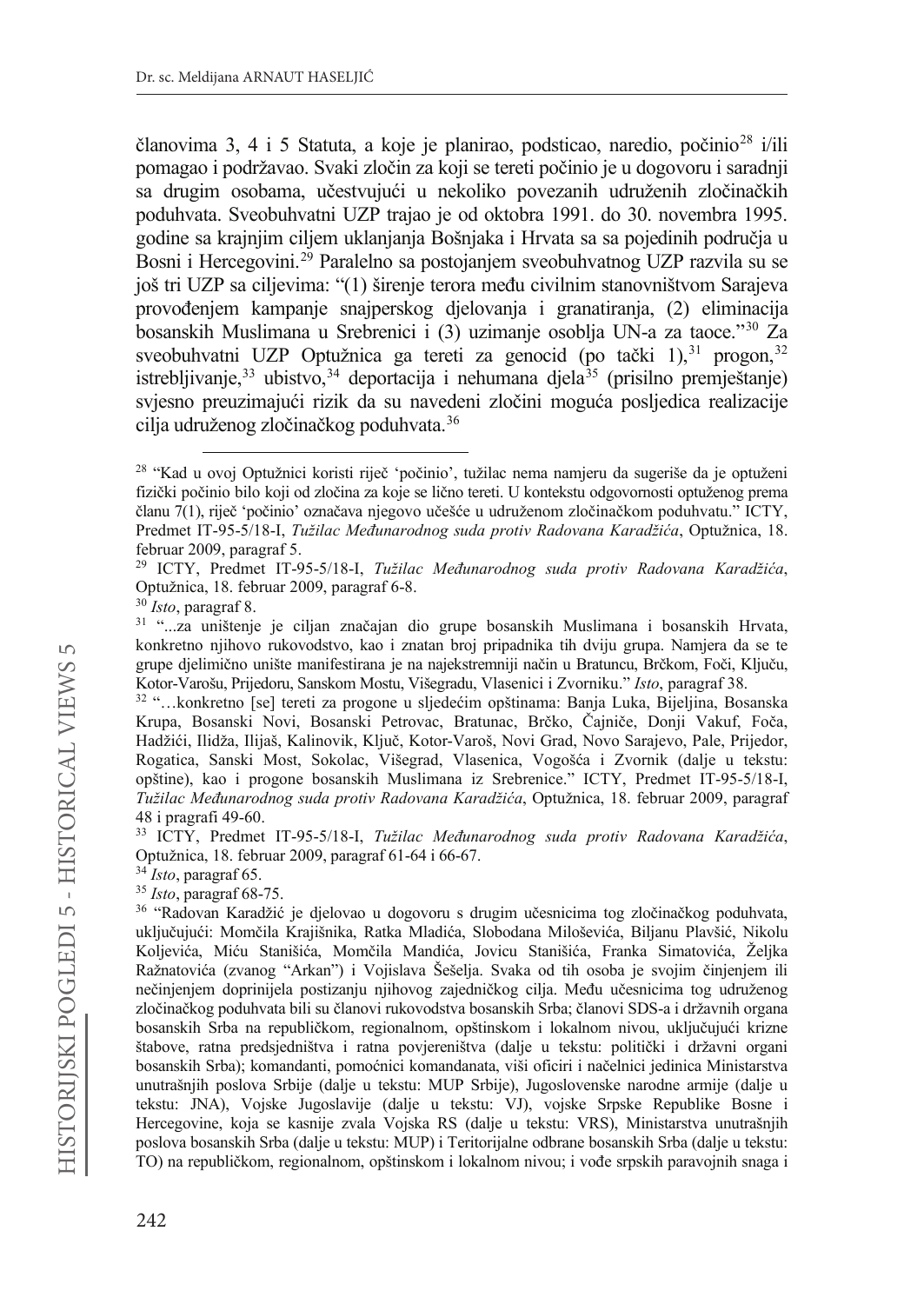Širenie terora među civilnim stanovništvom Sarajeva provođeniem kampanje snajperskog djelovanja i granatiranja predstavlja UZP realiziran od aprila 1992. do novembra 1995.<sup>37</sup> Karadžić je ovu zajedničku namjeru dijelio sa Momčilom Krajišnikom, Ratkom Mladićem, Biljanom Plavšić, Nikolom Kolievićem, Stanislavom Galićem, Dragomirom Miloševićem i Vojislavom Šešeljem.<sup>38</sup> Zločini su izvršavani lično i/ili pomoću drugih i koristeći se drugima za izvršenje zločina počinjenih u realizaciji postavljenog cilja i to, do približno 20. maja 1992. godine, pripadnicima JNA koji su djelovali na području Sarajeva ili je područje Sarajeva bilo u njihovoj zoni odgovornosti, pripadnicima VRS-a, a posebno pripadnicima Sarajevsko-romanijskog korpusa, kao i pripadnici drugih jedinica koje su djelovale na području Sarajeva ili je područje Sarajeva bilo u njihovoj zoni odgovornosti. Genocid počinjen da bi se eliminisali Bošnjaci u Srebrenici je izvršen realizacijom plana predviđenog udruženim zločinačkim poduhvatom koji je trajao od jula 1995. pa sve do 1. novembra 1995.<sup>39</sup> Pored Radovana Karadžića zajedničku namjeru za ovaj UZP dijelili su "članovi političkih i državnih organa bosanskih Srba na republičkom nivou; članovi političkih i državnih organa bosanskih Srba na regionalnom, opštinskom i lokalnom nivou na području Srebrenice, Vlasenice, Bratunca i/ili Zvornika, ili nadležni za ta područja; komandanti, pomoćnici komandanta, viši oficiri i načelnici jedinica VRS-a i MUP-a koje su djelovale na područjima u zoni odgovornosti Drinskog korpusa i/ili u opštini Trnovo, ili su ta područja bila u njihovoj zoni odgovornosti; i pripadnici jedinice MUP-a Srbije poznate pod nazivom 'Škorpioni'."<sup>40</sup> Zločin uzimanja talaca je UZP izvršen nad pripadnicima Ujedinjenih nacija kako bi se NATO savez prisilio da se uzdrži od vazdušnih napada na vojne ciljeve bosanskih Srba.<sup>41</sup> Karadžić se tereti za planiranje, podsticanje, naređivanje, i/ili pomaganje i podržavanje izvršenja zločina sa svjesnom namjerom da izvršenje planova i naređenja, odnosno, podsticanje na njihov izvršenje pretpostavljaju znatnu vjerovatnoću da će zločini

dobrovoljačkih jedinica iz Srbije i iz Bosne. Alternativno, neke ili sve te osobe nisu bile učesnici udruženog zločinačkog poduhvata, ali su ih učesnici udruženog zločinačkog poduhvata koristili da izvrše zločine počinjene u svrhu realizacije cilja tog poduhvata, kako se opisuje u nastavku teksta." ICTY, Predmet IT-95-5/18-I, *Tužilac Međunarodnog suda protiv Radovana Karadžića*, Optužnica, 18. februar 2009, paragrafi 11 i 12.

<sup>&</sup>lt;sup>37</sup> ICTY, Predmet IT-95-5/18-I, *Tužilac Međunarodnog suda protiv Radovana Karadžića*, Optužnica, 18. februar 2009, paragrafi 15-19 i 76-82.

<sup>38</sup> *Isto*, paragraf 16.

<sup>&</sup>lt;sup>39</sup> "Taj cilj je obuhvatao ili se u potpunosti svodio na zločine genocida (po tački 2), progona, istrebljivanja, ubistva, deportacije i nehumanih djela (prisilno premještanje)". ICTY, Predmet IT-95-5/18-I, *Tužilac Međunarodnog suda protiv Radovana Karadžića*, Optužnica, 18. februar 2009, paragrafi 20 i 42-47.

<sup>&</sup>lt;sup>40</sup> ICTY, Predmet IT-95-5/18-I, *Tužilac Međunarodnog suda protiv Radovana Karadžića*, Optužnica, 18. februar 2009, paragraf 22.

<sup>&</sup>lt;sup>41</sup> "Među učesnicima tog udruženog zločinačkog poduhvata bili su i članovi političkih i državnih organa bosanskih Srba; komandanti, pomoćnici komandanta, viši oficiri i načelnici VRS-a i MUPa" ICTY, Predmet IT-95-5/18-I, *Tužilac Međunarodnog suda protiv Radovana Karadžića*, Optužnica, 18. februar 2009, paragraf 27 i paragrafi 83-87.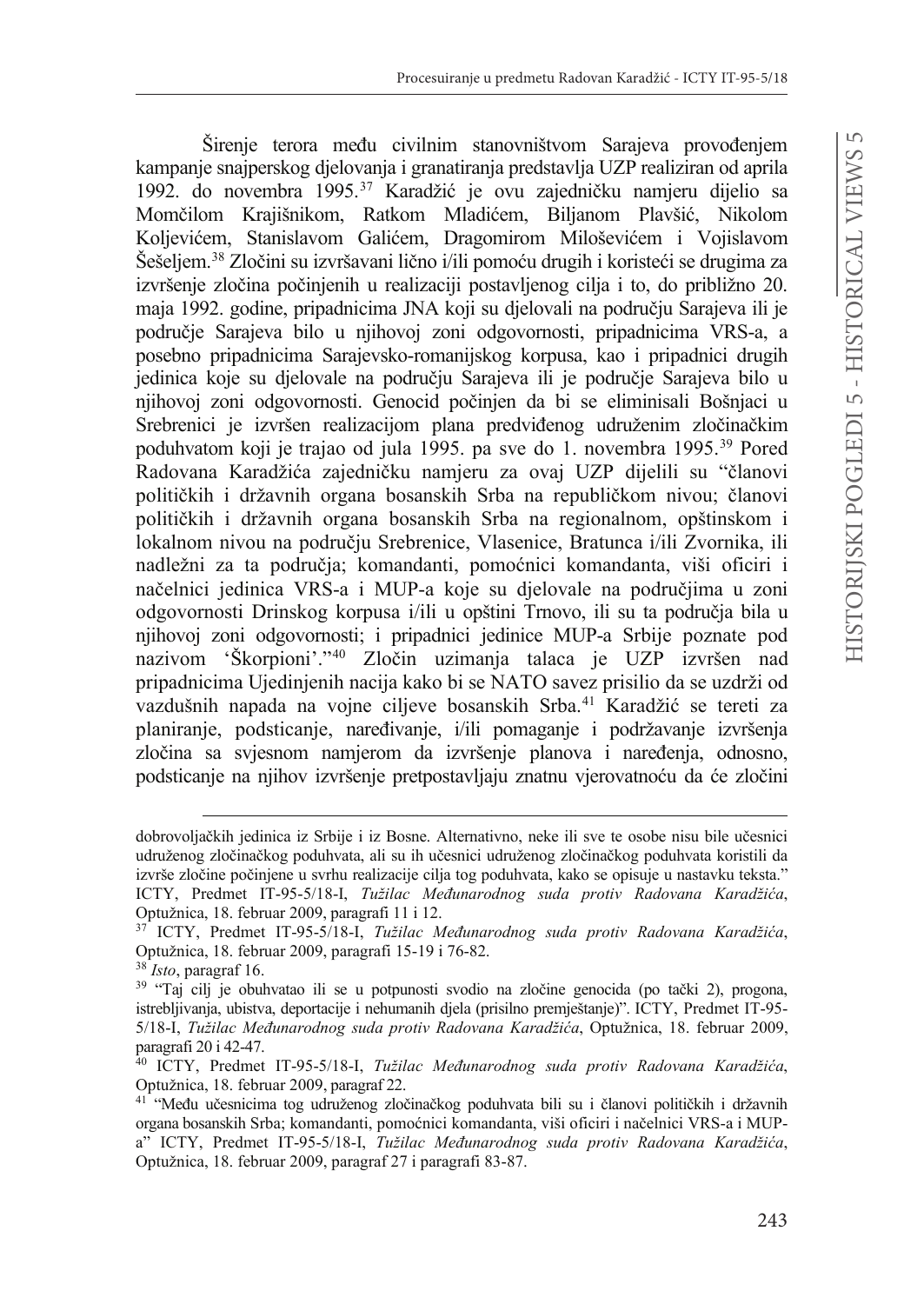biti izvršeni. Istovremeno snosi i individualnu krivičnu odgovornost kao nadređeni prema članu 7(3) Statuta za zločine za koje se tereti.<sup>42</sup>

Trećom izmijenjenom optužnicom podignutom 27. februara 2009. godine Radovan Karadžić se tereti za genocid, zločine protiv čovječnosti i kršenje zakona i običaja ratovanja. Ovom optužnicom potvrđene su sve optužbe navedene u optužnici podignutoj 18. februara 2009. godine.

Konačnu optužnicu protiv Radovana Karadžića tužiteljstvo je podnijelo 19. oktobra 2009. godine. Ova optužnica, koju je potpisao tužilac Serge Brammertz, sadržavala je određene izmjene u odnosu na prethodne podignute optužnice. Kvalifikacija krivičnih djela za koje se Karadžić tereti ovom optužnicom nije različita u odnosu na prethodno podignute optužnice. Neznatne razlike odnose se na priloge, odnosne, na incidente za koje se Karadžiću može pripisati odgovornost.43

#### **Presuda(e)**

Radovan Karadžić je, nakon podizanja Optužnice, 11. juna 2012. godine podnio zahtjev za izricanje oslobađajuće presude po svim tačkama Optužnice pozivajući se na pravilo 98bis<sup>44</sup> Pravilnika o postupku i dokazima Međunarodnog suda. Tužilaštvo je dalo svoj odgovor 13. juna 2012, a pretres je održan 28. juna 2012. godine. Pretresno vijeće je, ocjenjujući dokaze sadržane u predmetu koji se odnose na djela u osnovi genocida navedena u Optužnici, zaključilo da "nema dokaza, čak i kad se uzmu u naboljem svjetlu, koji mogu biti osnova za osuđujuću presudu za genocid počinjen u opštinama za koji se optuženi

<sup>&</sup>lt;sup>42</sup> "Najkasnije od marta 1992. do približno 19. jula 1996. godine, Radovan Karadžić je bio najviša civilna i vojna vlast u RS-u. U svojstvu predsjednika SDS-a, člana Savjeta za nacionalnu bezbjednost RS-a, člana i predsjednika Predsjedništva i proširenog Predsjedništva RS-a, predsjednika RS-a i vrhovnog komandanta oružanih snaga RS-a, i shodno svojim de facto ovlaštenjima priznatog vođe bosanskih Srba, bio je nadređen snagama bosanskih Srba i političkim i državnim organima bosanskih Srba koji su učestvovali u zločinima za koje se kao optuženi tereti u ovoj Optužnici, i vršio je efektivnu kontrolu nad tim snagama i organima." ICTY, Predmet IT-95-5/18-I, *Tužilac Međunarodnog suda protiv Radovana Karadžića*, Optužnica, 18. februar 2009, paragraf 33.

<sup>&</sup>lt;sup>43</sup> Određene izmjene vezane za pripisivost odgovornosti sadržane su u: ICTY, Predmet IT-95-5/18-I, *Tužilac Međunarodnog suda protiv Radovana Karadžića*, Optužnica, 19. oktobar 2009: Prilog A -Ubijanja koja se ne dovode u vezu sa zatočeničkim objektima; Prilog B - Ubijanja koja se dovode u vezu sa zatočeničkim objektima; Prilog C - Zatočenički objekti; Prilog D - Uništavanje spomenika kulture i sakralnih objekata; Prilog E - Ubijanja u Srebrenici; Prilog F - Snajperski incidenti u Sarajevu; Prilog G - Incidenti granatiranja u Sarajevu.

<sup>&</sup>lt;sup>44</sup> "Pravilo 98bis Pravilnika o postupku i dokazima Međunarodnog suda određuje da optuženi može nakon završetka izvođenja dokaza Tužilaštva podnijeti zahtjev za oslobađajuću presudu po jednoj ili više tačaka navedenih u optužnici. Nakon što sasluša argumente strana u postupku, Pretresno vijeće može donijeti oslobađajuću presudu po bilo kojoj od tačaka optužnice ukoliko nema dokaza koji mogu biti osnova za osuđujuću presudu." http://www.icty.org/bcs/press/usmenaodluka-na-osnovu-pravila-98bis-u-predmetu-protiv-vojislava-%C5%A1e%C5%A1eljabi%C4%87e-doneta-4-maja.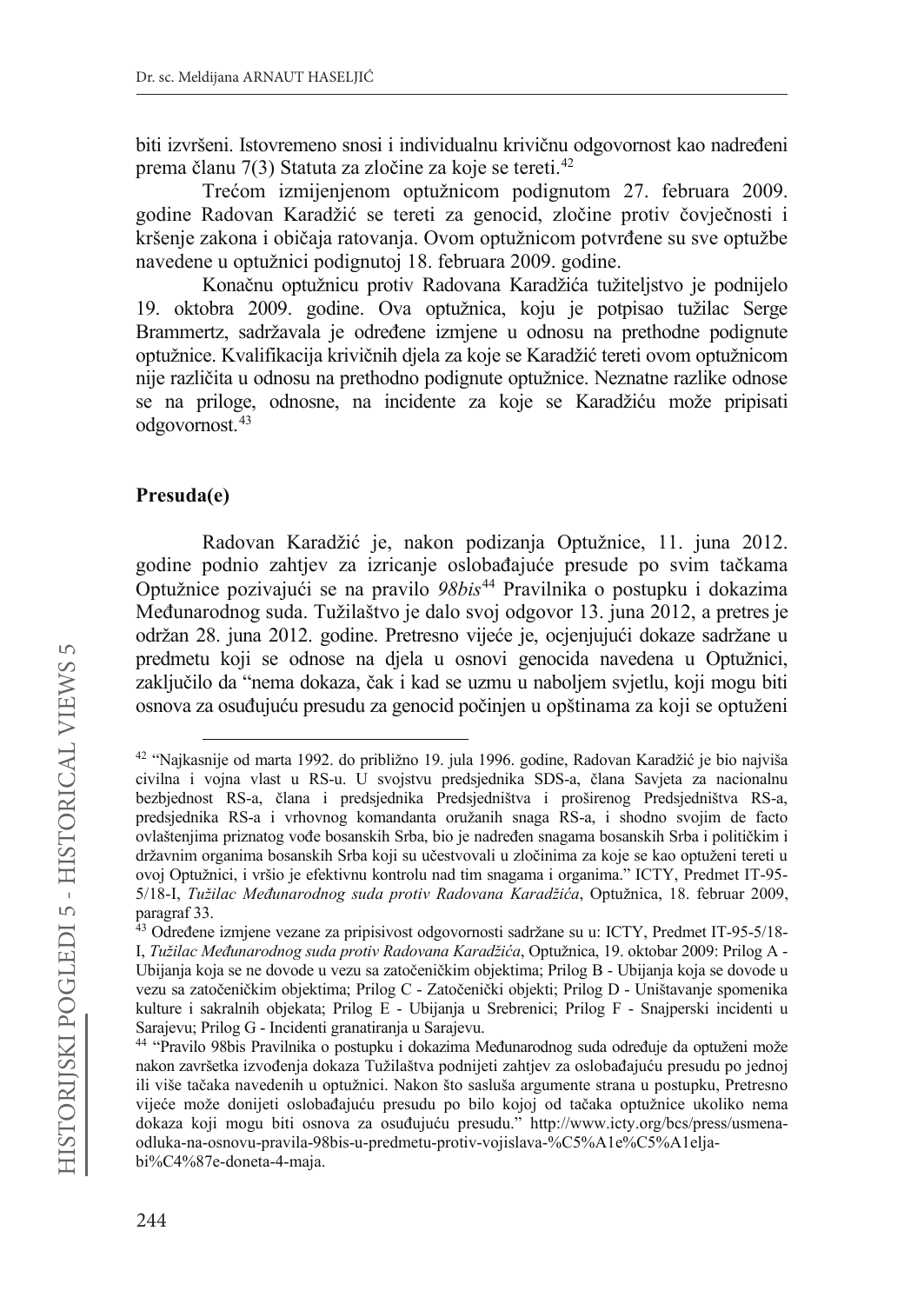tereti prema članu 4(3) Statuta",<sup>45</sup> te je izreklo oslobađajuću presudu za ovu tačku Optužnice. Tužilaštvo Međunarodnog suda podnijelo je Žalbu na oslobađajuću presudu po tački 1 Optužnice, koju je 28. juna 2012. godine usmeno izreklo Pretresno vijeće, ističući da je ovo vijeće pogriješilo u primjeni SUDYD RGQRVQR X XWYUÿLYDQMX þLQMenica kada se bavilo pitanjem *actusa reusa* genocida, i to za ubijanje, nanošenje teških tjelesnih ili duševnih povreda i smišljeno nametanje životnih uvjeta sračunatih da dovedu do fizičkog uništenja. Žalbeno vijeće je, odlučujući po žalbi Tužilaštva, utvrdilo da je u Oslobađajućoj presudi Pretresno vijeće ispravno zaključilo da dokazi o izvršenim ubijanjima *jesu* dovoljni da dokažu *actuse reus*46, ali da je pogriješilo u utvrđivanju činjenica kada je zaključilo da dokazi nisu bili dovoljni za utvrđivanje djela nanošenja teških tjelesnih i duševnih povreda<sup>47</sup> i djela smišljeno nametnutih životnih uvjeta sračunatih na uništenje što predstavljaju djela u osnovi genocida, te da su te greške dovela do neizvršenja pravde.<sup>48</sup> Žalba Tužilaštva se dalje odnosila na zaključak Pretresnog vijeća da dokazi nisu bili dovoljni kako bi se van razumne sumnje zaključilo da su djela u osnovi genocida počinjena s genocidnom namjerom.<sup>49</sup> Žalbeno vijeće je zaključilo da je Pretresno vijeće pogriješilo zaključivši da nema dokaza da su Karadžić i drugi koji su bili učesnici UZP-a imali genocidnu namjeru i da je ta greška, također, dovela do neostvarenja pravde.<sup>50</sup> Na osnovu utvrđenih činjenica Žalbeno vijeće je poništilo zaključak Pretresnog vijeća da dokazi ne upućuju da su Bošnjaci i Hrvati pretrpjeli teške tjelesne ili duševne povrede i da su im nametnuti životni uslovi sračunati na to da ih unište, te poništilo zaključak Pretresnog vijeća da Radovan Karadžić i drugi učesnici udruženog zločinačkog poduhvata nisu imali genocidnu namjeru. U Haagu je 11. jula 2013. godine izrečena presuda po pravilu 98bis Pravilnika u predmetu protiv Radovana Karadžića kojom je zaključeno da je Pretresno vijeće napravilo propust oslobodivši Karadžića optužbe za genocid u navedenim općinama, te shodno tome, pitanje krivice u odnosu na krivična djela genocida počinjena u ovim područjima ostaje otvoreno.<sup>51</sup> Ovom presudom poništena je oslobađajuća presuda<sup>52</sup> i uvedene su optužbe po tački 1 Optužnice.<sup>53</sup> Predmet je vraćen Pretresnom vijeću na nastavak suđenja.

<sup>&</sup>lt;sup>45</sup> ICTY, Predmet IT-95-5/18-AR98bis.1, *Tužilac Međunarodnog suda protiv Radovana .DUDGåLüD*, Presuda, 11. juli 2013, paragraf 3.

<sup>46</sup> *Isto*, paragraf 25.

<sup>47</sup> *Isto*, paragraf 38.

<sup>48</sup> *Isto*, paragraf 50.

<sup>49</sup> *Isto*, paragraf 52.

<sup>50</sup> *Isto*, paragraf 101.

<sup>51</sup> *Isto*, paragraf 115.

 $52$  Karadžić je 28. juna 2012. godine oslobođen optužbi sadržanih tačkom 1 Optužnice. Tužilaštvo je 25. septembra 2012. uložilo žalbu na oslobađajuću presudu. Presuda izrečena 11. jula 2013. godine odnosi se na žalbu tužiteljstva po ovoj oslobađajućoj presudi.

<sup>53 &</sup>quot;Žalbeno vijeće poništava Oslobađajuću presudu koju je Pretresno vijeće izreklo Radovanu Karadžiću za genocid u Opštinama po tački 1 Optužnice i ponovno uvodi optužbe protiv Radovana Karadžića po tački 1 Optužnice ... i vraća predmet Pretresnom vijeću na daljnje postupanje u skladu s ovom Presudom." ICTY, Predmet IT-95-5/18-AR98bis.1, *Tužilac*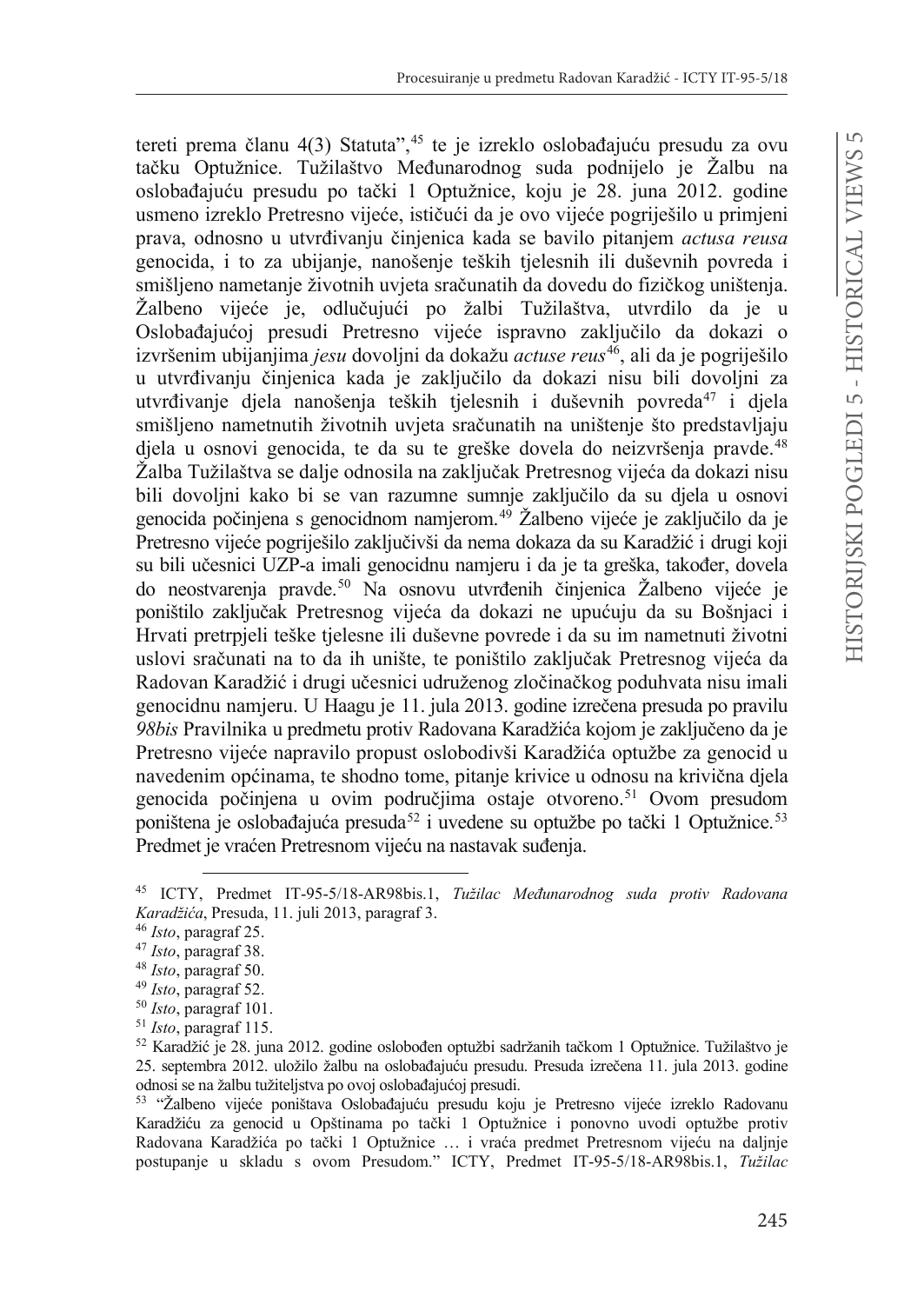Nakon 499 sudskih dana koliko je trajao proces, 337 svjedoka koje je izvelo Tužiteljstvo, 248 svjedoka odbrane, tri svjedoka koja je pozvalo Vijeće, 6.671 dokaznih predmeta tužilaštva i 4.807 dokaznih predmeta odbrane, sudija O-Gon Kwon kao predsjedavajući sudskog vijeća, 24. marta 2016. izrekao je Presudu Pretresnog vijeća u predmetu *Radovan Karadžić*. Presudu čine četiri toma koji sadrže 2.607 stranica teksta. Prvi tom sadrži četiri cjeline. U prvoj cjelini sadržani su podaci o optuženom i optužbama koje su podnesene protiv njega, te opća razmatranja u vezi sa dokazima. U drugoj cjelini općeg pregleda sadržani su dijelovi koji se odnose na historijski kontekst, političke i ustavne strukture bosanskih Srba, vojne i policajske strukture bosanskih Srba, pravosudni sistem i međunarodne mirovne pregovore. Treća cjelina odnosi se na mjerodavno pravo i sadrži dio koji se odnosi na uslove i obilježja krivičnih djela za koja se optuženi tereti i pravne standarde za individualnu krivičnu odgovornost. Četvrtu cielinu predstavljaju zaključci koji se odnose na općine obuhvaćene optužnicom, što se nastavlja i u drugom tomu. Treći tom sadrži zaključke koji se odnose na Sarajevo, a četvrti tom zaključke koji se odnose na Srebrenicu.

#### $Sveobuhvatni udruženi zločinački poduhvat$

Razmatrajući iznesene dokaze prilikom donošenja Presude Pretresno vijeće se, prije svega, bavilo sveobuhvatnim udruženim zločinačkim poduhvatom, odnosno, tvrdnjama Tužilaštva da je Karadžić "najkasnije od oktobra 1991. do 30. novembra 1995. godine učestvovao u sveobuhvatnom UZP-u da se stanovništvo muslimanske i hrvatske nacionalnosti trajno ukloni s područja Bosne i Hercegovine na koja su bosanski Srbi polagali pravo, sredstvima koja su uključivala činjenje sljedećih zločina: genocid, progon, istrebljivanje, ubistvo, deportacija i nehumana djela (prisilno premještanje)"<sup>54</sup>, te da su zločini izvršeni na području općina: Bijeljina, Bratunac, Brčko, Foča, Rogatica, Sokolac, Višegrad, Vlasenica i Zvornik u istočnoj Bosni i Hercegovini; Banja Luka, Bosanski Novi, Ključ, Prijedor i Sanski Most u Autonomnoj Regiji Krajina ("ARK"); Hadžići, Ilidža, Novi Grad, Novo Sarajevo, Pale i Vogošća na području Sarajeva.<sup>55</sup> Vijeće je zaključilo da su se ove općine, od marta mjeseca 1992. do kraja 1992. godine, nalazile pod kontrolom srpskih snaga i da je na njihovom području postojao organizovani i sistematski obrazac izvršenja zločina.<sup>56</sup> Prilikom

*Međunarodnog suda protiv Radovana Karadžića*, Pred Žalbenim vijećem, Presuda, 11. juli 2013, paragraf 117.

<sup>54</sup> ICTY, Predmet IT-95-5/18-T, *Tužilac Međunarodnog suda protiv Radovana Karadžića*, Pred Pretresnim vijećem, Presuda, 24. mart 2016, paragraf 592.

<sup>55</sup> *Isto*.

<sup>&</sup>lt;sup>56</sup> "Pretresno vijeće konstatuje da su stvaranje paralelnih političkih i državnih struktura bosanskih Srba, kampanja nasilnog preuzimanja opština i protjerivanje nesrba bili pažljivo koordinisani, da su optuženi i rukovodstvo bosanskih Srba njima upravljali i da su predstavljali njihovu konačnu namjeru. Da bi se ostvarili ti ciljevi, optuženi i rukovodstvo bosanskih Srba objavili su i promovisali precizna uputstva u obliku Instrukcija za Varijantu A/B i Strateških ciljeva. Vijeće je ocijenilo dokaze izvedene u vezi sa djelima i ponašanjem optuženog i drugih navodnih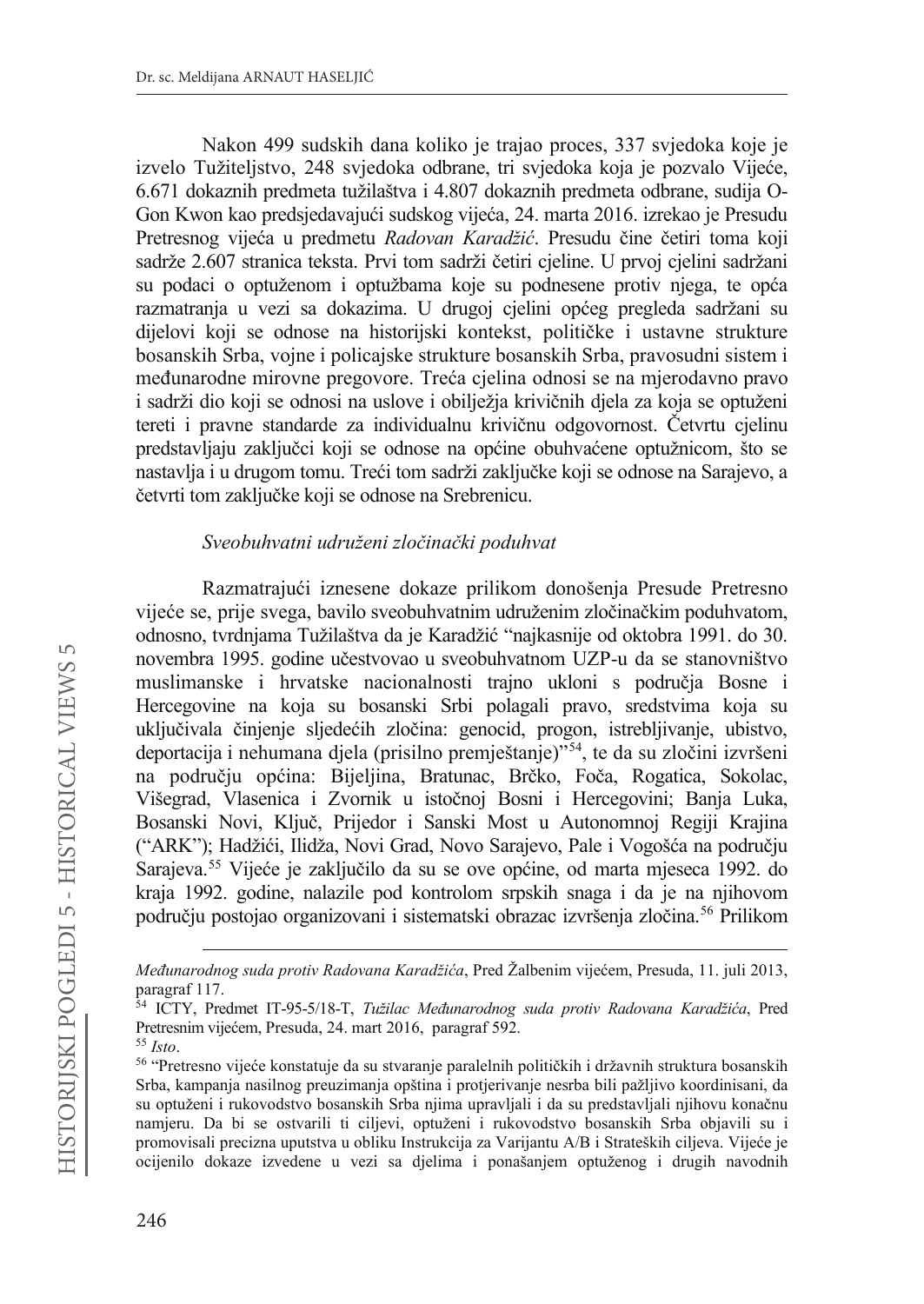zauzimania područia ovih općina civili su ubijani ili su umirali usljed teških posljedica premlaćivanja. Nerijetko su vršena i masovna pogubljenja zarobljenih civila.<sup>57</sup> Zločini su izvršeni sa diskriminatornom namjerom jer su žrtve birane na osnovu njihovog nacionalnog identiteta. Ogroman broj stanovnika sa područja ovih općina prisilno je raseljen iz svojih domova na druge lokacije u Bosni i Hercegovini ili u treće zemlje.<sup>58</sup> Imovina im je bila oduzeta, opljačkana i razrušena. Stanovnici koji nisu bili protjerani bili su uhapšeni i zatočeni. Hiljade civila protupravno su bili zatočenu u 50 zatočeničkih objekata u općinama koje se Karadžiću stavljaju na teret. Zatočenici su držani u nehumanim uvjetima i bili su podvrgnuti mučenju, premlaćivanjima, fizičkom i psihičkom zlostavljanju, silovanjima i drugim djelima seksualnog nasilja, nanesene su im teške duševne ili fizičke patnje, te su bili prisiljavani da rade na linijama fronta ili su korišteni kao živi štit.

Pretresno Vijeće je u izrečenoj Presudi zaključilo da u općinama Bratunac, Foča, Ključ, Prijedor, Sanski Most, Vlasenica i Zvornik nije dokazano van svake razumne sumnje postojanje genocidne namjere optuženog, kao ni članova UZP-a ili fizičkih počinilaca zločina, odnosno, nije dokazana namjera djelimičnog ili potpunog uništenja grupe kao takve.59 S obzirom da se nalazio u samom vrhu

pripadnika sveobuhvatnog UZP-a u svjetlu sistematskog i organizovanog načina na koji su zločini počinjeni u svakoj od opština. Na toj osnovi Vijeće konstatuje da je između oktobra 1991. i novembra 1995. godine postojao zajednički plan da se činjenjem zločina bosanski Muslimani i bosanski Hrvati trajno uklone sa teritorija na koje su bosanski Srbi polagali pravo. Optuženi, kao i Momčilo Krajišnik, Nikola Koljević, Biljana Plavšić, Ratko Mladić, Mićo Stanišić, Momčilo Mandić, Željko Ražnatović (Arkan) i Vojislav Šešelj bili su među onim osobama koje su djelovale na osnovu tog zajedničkog plana i dijelile namjeru za zločine koji sačinjavali dio plana." ICTY, Predmet IT-95-5/18-T, *Tužilac Međunarodnog suda protiv Radovana Karadžića*, Pred Pretresnim vijećem, Sažetak presude, 24. mart 2016.

<sup>57 &</sup>quot;Za 26 incidenata ubijanja u prilogu optužnice Vijeće konstatuje da je dokazano obilježje krivičnog djela ubijanja masovnih razmjera i tome odgovarajuća namjera i da ta ubijanja stoga predstavljaju istrebljenje." ICTY, Predmet IT-95-5/18-T, *Tužilac Međunarodnog suda protiv Radovana Karadžića*, Pred Pretresnim vijećem, Presuda, 24. mart 2016, paragraf 6047; Vidjeti još: ICTY, Predmet IT-95-5/18-I, *Tužilac Međunarodnog suda protiv Radovana Karadžića*, Optužnica, 19. oktobar 2009, Prilog A.

<sup>&</sup>lt;sup>58</sup> "Vijeće je utvrdilo da je optuženi, zajedno s učesnicima tog sveobuhvatnog UZP-a, namjeravao da taj cilj bude ostvaren putem činjenja krivičnih djela deportacije, nehumanih djela (prisilnog premještanja) i progona (putem djela u njegovoj osnovi, odnosno protivpravnog zatočenja i nametanja i održavanja restriktivnih i diskriminatornih mjera) kao zločina protiv čovječnosti. Taj zajednički plan doveo je do toga da ogromna većina nesrpskog stanovništva u Opštinama bude otjerana i iz temelja je promijenio etničku mapu stanovništva na tim teritorijama. Muslimansko i hrvatsko stanovništvo u Bosni i Hercegovini takođe je bilo izloženo zvjerskim zločinima za koje je Vijeće utvrdilo da ih je optuženi mogao predvidjeti prilikom provođenja zajedničkog plana tog sveobuhvatnog UZP-a. Hiljade civila su bile žrtve progona, ubistva i istrebljivanja i do dana današnjeg pate od posljedica tih zločina. Ti zločini su počinjeni tokom ili nakon preuzimanja vlasti u Opštinama od strane srpskih snaga i u desetinama zatočeničkih objekata u kojima su nesrbi bili protivpravno zatočeni." ICTY, Predmet IT-95-5/18-T, *Tužilac Međunarodnog suda protiv Radovana Karadžića*, Pred Pretresnim vijećem, Presuda, 24. mart 2016, paragraf 6047.

<sup>&</sup>lt;sup>59</sup> ICTY, Predmet IT-95-5/18-T, *Tužilac Međunarodnog suda protiv Radovana Karadžića*, Pred Pretresnim vijećem, Presuda, 24. mart 2016, paragraf 6000.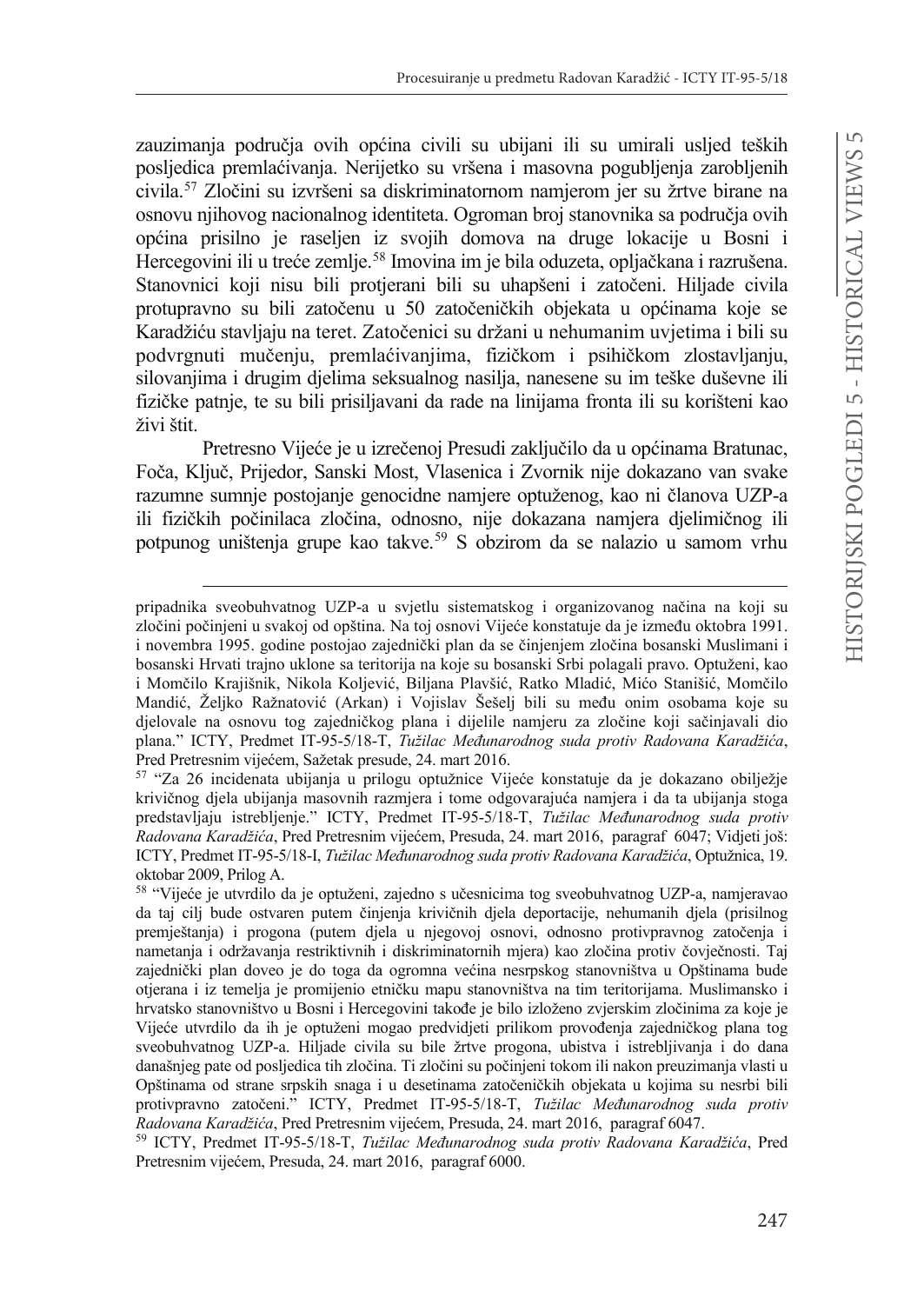političkih, državnih i vojnih struktura Karadžić je podržao sprovođenie cilieva sveobuhvatnog UZP-a zasnovanog na zauzimanju teritorija i prisilnom premještanju i protjerivanju nesrpskog stanovništva, te počinjenje zločina predviđenim zajedničkim planom. Uzimajući u obzir činjenicu da su oružane i policijske formacije bile pod komandom kriznih štabova kojima je optuženi bio nadređeni, zločini koje su počinile ove formacije pripisuju se pripadnicima UZPa, pa time i samom Karadžiću. Istovremeno, rađeno je smišljeno i svjesno obmanjivanje javnosti i dovođenja u zabludu međunarodnih organizacija poricanjem i negiranjem izvršenih zločina, te "prevarantskim prikazivanjem stvarnosti"<sup>60</sup> kako bi se stvorilo okruženje u kojem je moguće nastaviti izvršenje plana i ostvarivanje cilja sveobuhvatnog UZP-a. Vijeće je konstatovalo da je izvršenje ubistava, istrebljenje i progon<sup>61</sup> moglo biti predvidiva posljedica zbog čega je Radovanu Karadžiću pripisana individualna krivična odgovornost za zločine protiv čovječnosti (progon, istrebljenje, ubistvo, deportaciju i prisilno premještanje po članu 7(1) Statuta) i kršenje zakona i običaja ratovanja (ubistvo), ali se po tački 1 Optužnice ne smatra krivim za genocid izvršen na područiu sedam navedenih općina.

#### Udruženi zločinački poduhvat za Sarajevo

Pretresno vijeće neosporno je utvrdilo činjenicu da je od kraja maja 1992. do oktobra 1995. godine civilno stanovništvo grada Sarajeva bilo izloženo kampanjama granatiranja i snajperskog djelovanja izvođenim od strane snaga Sarajevsko-romanijskog korpusa. Jednice ovog korpusa su tokom cijelog tog perioda držale grad pod opsadom i izlagale ga djelovanju neselektivne i prekomjerne vatre artiljerijskog i pješadijskog naoružanja, te na taj način počinile zločine ubistva, protupravnih napada na civile i terorisanje.<sup>62</sup>

Radovan Karadžić je imao ulogu u zločinima počinjenim na području Sarajeva i prevashodno je odgovoran za ubistva, protivpravne napade na civile i nasilja s primarnim ciljem širenja terora među civilnim stanovništvom.<sup>63</sup> Ova krivična djela počinio je putem učešća u udruženom zločinačkom poduhvatu "da se pokrene i provede kampanja snajperskog djelovanja i granatiranja usmjerena protiv civilnog stanovništva Sarajeva, čiji je primarni cilj bio širenje terora među civilnim stanovništvom".<sup>64</sup> Karadžić je namjeru da se počini svaki od zločina dijelio s drugima koji su u tom UZP-u vezanom za Sarajevo djelovali u dogovoru s

 $63$  Isto, paragraf 4636.

<sup>60</sup> ICTY, Predmet IT-95-5/18-T, Tužilac Međunarodnog suda protiv Radovana Karadžića, Pred Pretresnim vijećem, Sažetak Presude, 24. mart 2016.

<sup>&</sup>lt;sup>61</sup> Okrutno postupanje, prisilni rad na liniji fronta, korištenje nesrba kao živih štitova, oduzimanje i pljačka imovine i bezobzirno razaranje privatne imovine, uključujući i kulturne i vjerske objekte.

<sup>62</sup> ICTY, Predmet IT-95-5/18-T, Tužilac Međunarodnog suda protiv Radovana Karadžića, Pred Pretresnim vijećem, Presuda, 24. mart 2016, paragrafi 2062-2626.

 $64$  Isto, paragraf 4637.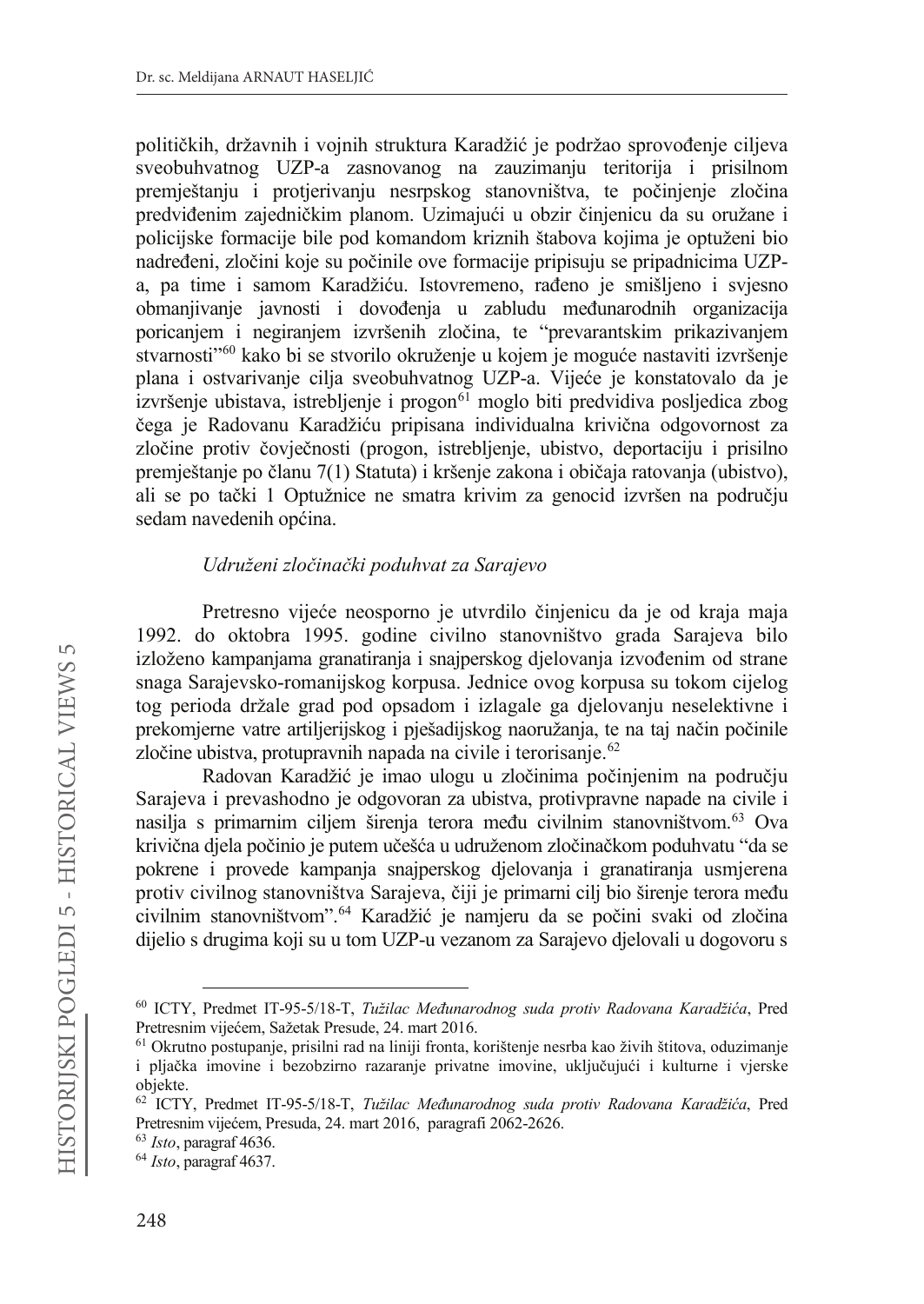nijm, a među kojima su, pored ostalih, bili Momčilo Krajišnik, Ratko Mladić, Biljana Plavšić, Nikola Koljević, Stanislav Galić, Dragomir Milošević i Vojislav Šešelj čineći zločine lično i/ili tako što su za njihovo izvršenje koristili snage koje su učestvovale u napadu na Sarajevo.<sup>65</sup>

## Udruženi zločinački poduhvat za uzimanje talaca

NATO udari na vojne mete na Palama izvedeni 26. maja 1995. uslovile su osvetu od strane VRS-a koja je za posljedicu imala zatočenje osoblja UNPROFOR-a i UNMO-a i njihovo korištenje kao taoca. Osoblje mirovnih snaga odvedeno je na lokacije od vojnog značaja kako bi se spriječili udari snaga NATA po tim lokalitetima.<sup>66</sup> Pored toga, ovo osoblje bilo je izloženo prijetnjama ubistvima u slučaju nastavka napada NATO snaga o čemu je bio obaviješten UN.<sup>67</sup> Zadnij taoci oslobođeni su 18. juna iste godine. S obzirom da osoblje UN nije uzelo aktivno učešće u neprijateljstvima imali su pravo na zaštitu po Zajedničkom članu 3, uključujući i odredbu kojom se zabranjuje uzimanje talaca. U Presudi Pretresnog vijeća zaključeno je van razumne sumnje "da je postojao udruženi zločinački poduhvat čiji je zajednički cilj bio da se pripadnici UN-a uzmu kao taoci kako bi se NATO prisilio da se uzdrži od vazdušnih napada na mete bosanskih Srba. Zajednički cilj ostvaren je nakon vazdušnih napada NATO-a 25. i 26. maja 1995. godine, a okončan je kada su svi pripadnici UN-a oslobođeni. U udruženi zločinački poduhvat bilo je uključeno više osoba, između ostalih i optuženi [Karadžić, op.a], [te] Mladić, Krajišnik i Milovanović."<sup>68</sup>

## Udruženi zločinački poduhvat za Srebrenicu

Pretresno vijeće je utrvdilo da je već od početka oktobra 1991. godine postojao zajednički plan o trajnom uklanjanju pripadnika pojedinih nacionalnih skupina, u prvom redu Bošnjaka, sa određenih područja i to izvršenjem zločina ubijanjem i prisilnim premještanjem.<sup>69</sup> Područje od posebnog značaja bilo je Podrinje što je uslovilo napade na mjesta naseljena stanovništvom bošnjačke

 $65$  Isto, paragraf 4637.

<sup>&</sup>lt;sup>66</sup> "... naređenje koje je optuženi odobrio i u kojem se navodi da se, na osnovu informacija da NATO namjerava da nastavi da izvodi vazdušne udare protiv važnih ciljeva u RS, zarobljeni pripadnici UNPROFOR-a trebaju razoružati i razmjestiti 'u rejonima komandnih mjesta, vatrenih položaja i drugih potencijalnih ciljeva po kojima bi mogao biti izvršen vazdušni udar'." ICTY, Predmet IT-95-5/18-T, Tužilac Međunarodnog suda protiv Radovana Karadžića, Pred Pretresnim vijećem, Presuda, 24. mart 2016, paragraf 5860.

 $67$  "Nakon što su uzeti taoci, optuženi je javno upozorio da se ne pribjegava vojnoj intervenciji kako bi se taoci oslobodili, izjavivši da bi se to završilo 'katastrofom' i 'krvoprolićem'." ICTY, Predmet IT-95-5/18-T, Tužilac Međunarodnog suda protiv Radovana Karadžića, Pred Pretresnim vijećem, Sažetak presude, 24. mart 2016.

<sup>&</sup>lt;sup>68</sup> ICTY, Predmet IT-95-5/18-T, Tužilac Međunarodnog suda protiv Radovana Karadžića, Pred Pretresnim vijećem, Sažetak presude, 24. mart 2016.

<sup>69</sup> ICTY, Predmet IT-95-5/18-T, Tužilac Međunarodnog suda protiv Radovana Karadžića, Pred Pretresnim vijećem, Presuda, 24. mart 2016, paragraf 5679.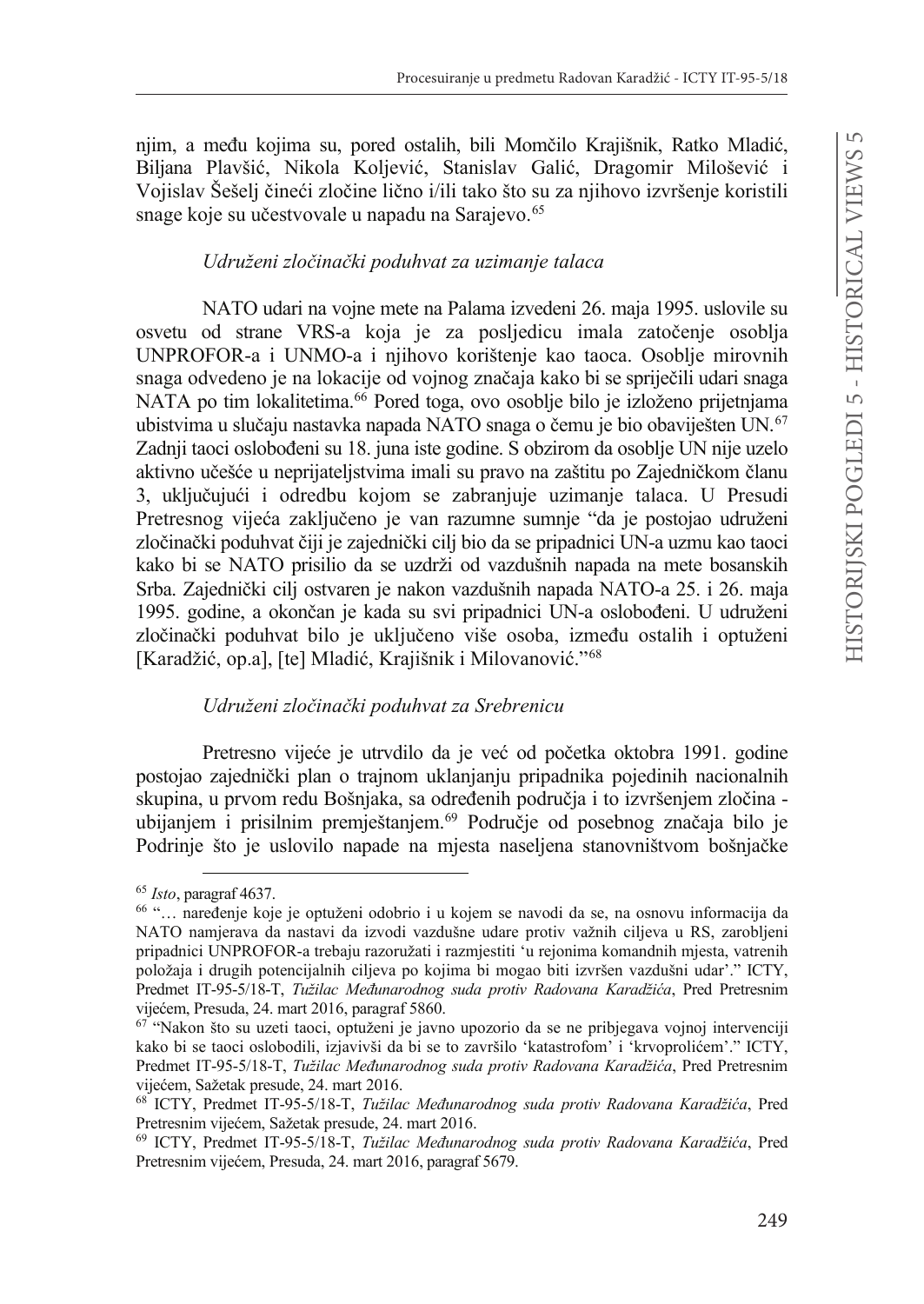nacionalnosti odmah po otpočinianiu agresije. Prema Direktivi br. 4 koju je VRS izdala u novembru 1992. godine razrađena je vojna strategija kako bi Bošnjaci bili prisiljeni da napuste šire područje Srebrenice.<sup>70</sup> U skladu sa strategijom VRS je u proljeće 1993. godine preduzela ofanzivu kojom je stanovništvo bošniače nacionalnosti sa područia općina Vlasenica i Bratunac protjerano u Srebrenicu. Ofanziva je okončana intervencijom Vijeća sigurnosti UN-a koje je Rezolucijom 819 proglasilo Srebrenicu sigurnom zonom UN-a.71 To je motiviralo civilno stanovništvo okolnih područja da spas potraže u enklavi. U martu 1995. godine Radovan Karadžić izdao je Direktivu broj 7 kojom naređuje Drinskom korpusu: "planskim i osmišljenim borbenim aktivnostima stvoriti uslove totalne nesigurnosti, nepodnošljivosti i besperspektivnosti daljnjeg opstanka i života mještana u Srebrenici i Žepi".72 Realizacija direktive podrazumijevala je plansko restriktivno odobravanje zahtjeva za dostavu humanitarne pomoći, te na taj način "smanjiti i ograničiti logističku podršku snaga UNPROFOR-a u enklavama i dotur materijalnih sredstava muslimanskom življu, i učiniti ih ovisnim od naše dobre volje, a istovremeno izbeći osudu međunarodne zajednice i svetskog javnog mnenja".<sup>73</sup> Na ovaj način nameću se katastrofalni i neizdrživi uvjeti života u srebreničkoj enklavi prenapučenoj stanovništvom.

Vijeće je utvrdilo postojanje konkretnog plana, te da su Mladić, Živanović, Krstić, Popović i Kosorić dijelili zajednički cilj da se eliminišu Bošnjaci u Srebrenici. Realizacija ovog cilja pretpostavljala je izvršenje masovnih ubistava. Tako je iz kolone koja se kretala u pravcu Tuzle zatočeno 1.500-2.000 muškaraca koji su držani u blizini Konjević Polja, dok je dio zatočenika držan na livadi u Sandićima i na fudbalskom stadionu u Novoj Kasabi. Odavde je jedan dio zatočenika odveden u Bratunac ili u skladište u Kravici gdje je ubijeno između 755 i 1.016 muškaraca.<sup>74</sup> Istovremeno, vršena su masovna ubistva više hiljada zarobljenih muškaraca koji su prebačeni autobusima iz Bratunca u Zvornik gdje su kratko vrijeme držani u školama u Orahovcu, Petkovcima, Ročeviću i Kuli, kao i u domu kulture u Pilici, a zatim su poubijani širom područja općine Zvornik i to na poljani u Orahovcu, brani u Petkovcima, obali Drine u blizini Kozluka i vojnoj ekonomiji Branjevo. Masovna ubistva

<sup>70</sup> *Isto*, paragraf 5680.

<sup>71</sup> *Isto*, paragraf 5680.

<sup>72</sup> *Isto*, paragraf 4980.

<sup>73</sup> *Isto*.

<sup>74 &</sup>quot;Te večeri, Miroslav Deronjić, koga je optuženi dva dana ranije postavio za civilnog povjerenika za srpsku opštinu Srebrenica, požalio se Načelniku bezbjednosti Glavnog štaba Ljubiši Beari zbog prisustva autobusa punih zatočenika koji su parkirani po cijelom Bratuncu, što je izazvalo zabrinutost među bratunačkim stanovništvom. Oko 8 sati uveče, Deronjić je razgovarao sa optuženim, koji ga je pitao, 'koliko hiljada?' Deronjić je odgovorio, 'oko dvije za sad [...] ali biće još u toku noći'. Optuženi je potom rekao Deronjiću da 'sva roba mora biti smještena u magacine prije dvanaest sutra […] ne u magacine tu, nego negdje drugo'." ICTY, Predmet IT-95-5/18-T, *Tužilac Međunarodnog suda protiv Radovana Karadžića*, Pred Pretresnim vijećem, Presuda, 24. mart 2016, paragraf 5710.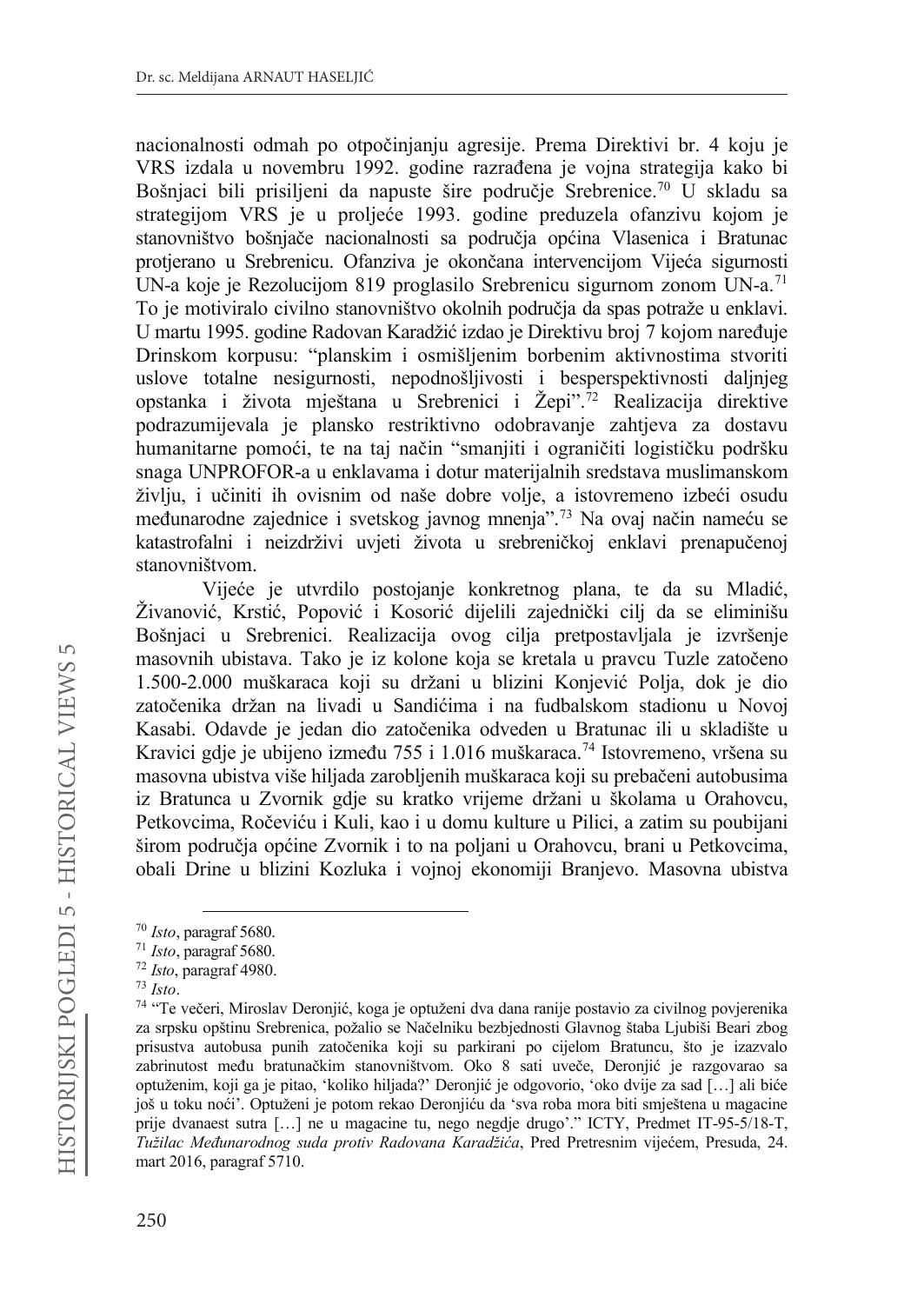vršena su i u Potočarima, na livadi u Sandićima i u školi u Lukama kod Tišće, na obali rijeke Jadar, kao i ispred škole "Vuk Karadžić" u Bratuncu, ali i u Snagovu, Bišini i Trnovu. Ubijeno je najmanje 5.115 muškaraca.<sup>75</sup> Pretresno vijeće je uvjereno da je postojao plan da se svi vojno sposobni muškarci i dječaci bošnjačke nacionalnosti iz Srebrenice pobiju,<sup>76</sup> a realizaciju plana nadgledao je i sprovodio velik broj oficira VRS-a na svim nivoima komandne hijerarhije, od Glavnog štaba do pripadnika bataljona koji su bili u sastavu Zvorničke i Bratunačke brigade, $\frac{77}{9}$ a koji su dijelili prošireni zajednički cilj da se počine ubistva,<sup>78</sup> istrebljenje i progon. Pretresno vijeće je utvrdilo da su "snage bosanskih Srba energično progonile pripadnike kolone, kao i da su bile vrlo uporne u sprovoÿenju namjere da pobiju sve muškarce bosanske Muslimane koje su bosanski Srbi zarobili, bez obzira na to da li se radilo o borcima ili civilima, kao i bez obzira na to da li su oni zarobljeni ili su se sami predali pošto su napustili kolonu. Pretresno vijeće smatra da to, u kombinaciji sa načinom na koji je ubijanje izvršeno, kao i sa sistematskom i dobro organizovanom prirodom tog ubijanja, pokazuje jasnu namjeru da se vojno sposobni muškarci Muslimani iz Srebrenice svi do jednog pobiju što je jednako namjeri da se bosanski Muslimani iz Srebrenice unište. Uz napomenu da ubijanje svih vojno sposobnih muškaraca iz određene grupe ljudi ima za posljedicu ozbiljne implikacije u pogledu mogućnosti stvaranja potomstva, što može dovesti do izumiranja grupe o kojoj je riječ, Pretresno vijeće konstatuje da jedini razuman zaključak koji se iz toga može izvući jeste taj da su pripadnici snaga bosanskih Srba koji su organizovali i koordinirali ovu operaciju imali namjeru da unište bosanske Muslimane iz Srebrenice kao takve."<sup>79</sup> Tokom trajanja operacije Karadžić je dobijao informacije najčešće iz kontakata sa visokim oficirima VRS, kao i pismenim izvještavanjem putem borbenih izvještaja, o svim događajima na terenu.<sup>80</sup> Sa pozicije predsjednika RS i vrhovnog komandanta VRS-a znao je da jedinice VRS-a drže

<sup>&</sup>lt;sup>75</sup> ICTY, Predmet IT-95-5/18-T, *Tužilac Međunarodnog suda protiv Radovana Karadžića*, Pred Pretresnim vijećem, Presuda, 24. mart 2016, paragraf 5519.

<sup>&</sup>lt;sup>76</sup> Popović je rekao Momiru Nikoliću da balije treba sve pobiti. ICTY, Predmet IT-95-5/18-T, Tužilac Međunarodnog suda protiv Radovana Karadžića, Pred Pretresnim vijećem, Presuda, 24. mart 2016, paragrafi 5049, 5050, 5702, 5731.

<sup>77</sup> Beara, Popović i Nikolić bili su stalno prisutni i nadzirali tok operacije u period od 14. do 16. jula kada su vršena masovna ubijanja na području općine Zvornik. ICTY, Predmet IT-95-5/18-T, *Tužilac Međunarodnog suda protiv Radovana Karadžića*, Pred Pretresnim vijećem, Presuda, 24. mart 2016, paragraf 5714.

<sup>&</sup>lt;sup>78</sup> ICTY, Predmet IT-95-5/18-T, *Tužilac Međunarodnog suda protiv Radovana Karadžića*, Pred Pretresnim vijećem, Presuda, 24. mart 2016, paragrafi 5669, 5798, 5814, 5823. <sup>79</sup> *Isto*, paragraf 5669.

<sup>80</sup> "U potpunosti upoznat sa operacijom ubijanja koja je bila u toku … 14. jula [je] proglasio ratno stanje na području opštine Srebrenica–Skelani, što je u praksi dopustilo oružanim snagama raspoređenim u zoni odgovornosti Drinskog korpusa da koriste sve ljudske i materijalne resurse a da pritom ne moraju da se pridržavaju komplikovanih pravila procedure, što je olakšalo sprovođenje operacije ubijanja koja je bila u toku." ICTY, Predmet IT-95-5/18-T, *Tužilac Međunarodnog suda protiv Radovana Karadžića*, Pred Pretresnim vijećem, Presuda, 24. mart 2016, paragraf 5779.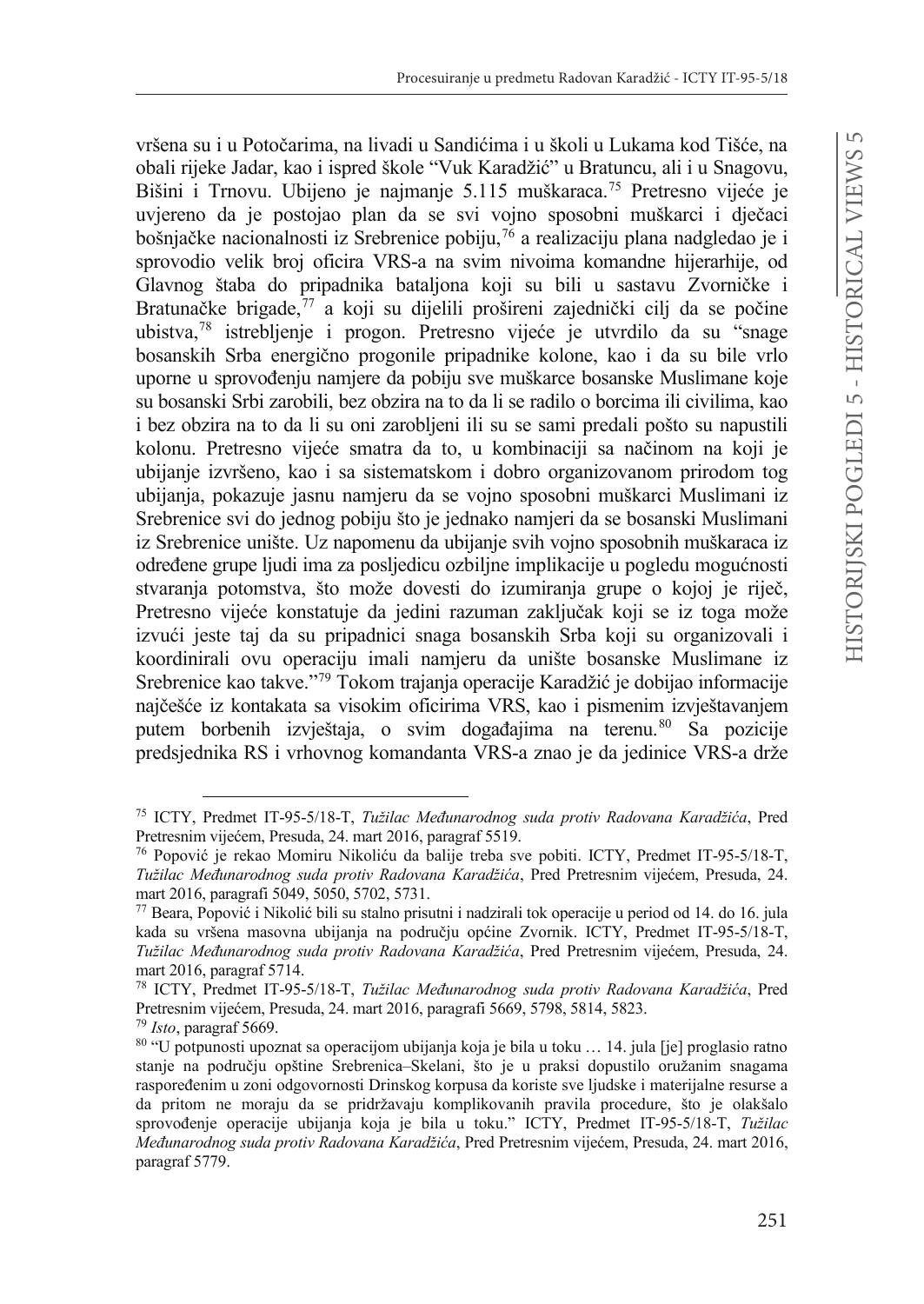zatočenim na područiu Srebrenice vrlo značajan procenat muškaraca i imao je moć da interveniše kako bi se spriječilo da budu pobijeni.<sup>81</sup> Naprotiv, on je "lično naredio da se zatočeni muškarci, bosanski Muslimani, koji su tada držani u Bratuncu prebace na drugo mjesto; oni su potom odvedeni u Zvornik i ubijeni."<sup>82</sup>

Vijeće je zaključilo da zajednički cili UZP-a vezanog za Srebrenicu podrazumijeva dva različita, ali međusobno povezana aspekta: ubijanje muškaraca i dječaka, i prisilno uklanjanje žena, djece i starijih muškaraca.<sup>83</sup> Mladić, Živanović, Krstić, Popović i Kosorić dijelili su zajednički cilj da se Bošnjaci iz Srebrenice eliminišu prisilnim uklanjanjem žena, djece i starijih muškaraca.<sup>84</sup> Operaciju ubijanja zatočenih muškaraca su "nadgledali i na terenu provodili brojni oficiri VRS-a na svim nivoima komandne hijerarhije, od Glavnog štaba do pripadnika bataljona Zvorničke i Bratunačke brigade. U vezi s tim. Vijeće takođe ima u vidu sveprisutnost oficira bezbiednosti iz Glavnog štaba. Drinskog korpusa i Zvorničke brigade—odnosno Beare, Popovića i Drage Nikolića—na lokacijama ubijanja širom Zvornika u periodu od 14. do 17. jula 1995. godine. Vijeće takođe podsjeća, kako je gore opisano, da su razne jedinice MUP-a i VRS-a—uključujući 10. diverzantski odred koji je bio neposredno podređen Glavnom štabu—učestvovale u provođenju tog plana."<sup>85</sup> Također, Vijeće je zaključilo da su Mladić, Beara i Popović dijelili prošireni zajednički cilj da se Bošnjaci iz Srebrenice eliminišu masovnim ubijanjem.<sup>86</sup>

# Zaključak

Analizirajući stavove i zaključke sudskih Vijeća koja su procesuirala optuženog Radovana Karadžića u predmetu vođenom pred Međunarodnim krivičnim sudom za bivšu Jugoslaviju pod oznakom ICTY IT-95-5/18, može se uočiti njihova nedosljednost u tumačenju iznesenih činjeničnih dokaza u postupku utvrđivanja počinjenja genocida u općinama (Bratunac, Foča, Ključ,

<sup>81 &</sup>quot;Štaviše, kada je Pandurević 16. jula izvijestio da je otvorio koridor da bi omogućio prolazak pripadnicima kolone koji još uvijek nisu bili zarobljeni niti su se predali, Karišik je odmah poslat da to istraži a koridor je u roku od jednog dana zatvoren... [Karadžić se] u komunikaciji sa međunarodnim novinarima hvalio otvaranjem koridora, ali [da] je na sjednici Skupštine bosanskih Srba zatvorenoj za javnost, koja je održana nekoliko sedmica kasnije, izrazio žaljenje što su muškarci bosanski Muslimani uspjeli da prođu kroz linije bosanskih Srba. Shodno tome, ... jedini razuman zaključak koji se može izvući iz takvih dokaza jeste taj da je optuženi sa Mladićem, Bearom i Popovićem dijelio namjeru da svi vojno sposobni muškarci bosanski Muslimani iz Srebrenice budu pobijeni, što je ... jednako namjeri da se bosanski Muslimani iz Srebrenice unište kao takvi." ICTY, Predmet IT-95-5/18-T, Tužilac Međunarodnog suda protiv Radovana Karadžića, Pred Pretresnim vijećem, Presuda, 24. mart 2016.

<sup>82</sup> ICTY, Predmet IT-95-5/18-T, Tužilac Međunarodnog suda protiv Radovana Karadžića, Pred Pretresnim vijećem, Presuda, 24. mart 2016, paragraf 5818.

 $83$  Isto, paragraf 5678.

 $84$  Isto, paragraf 5733.

 $85$  Isto, paragraf 5735.

 $86$  Isto, paragraf 5737.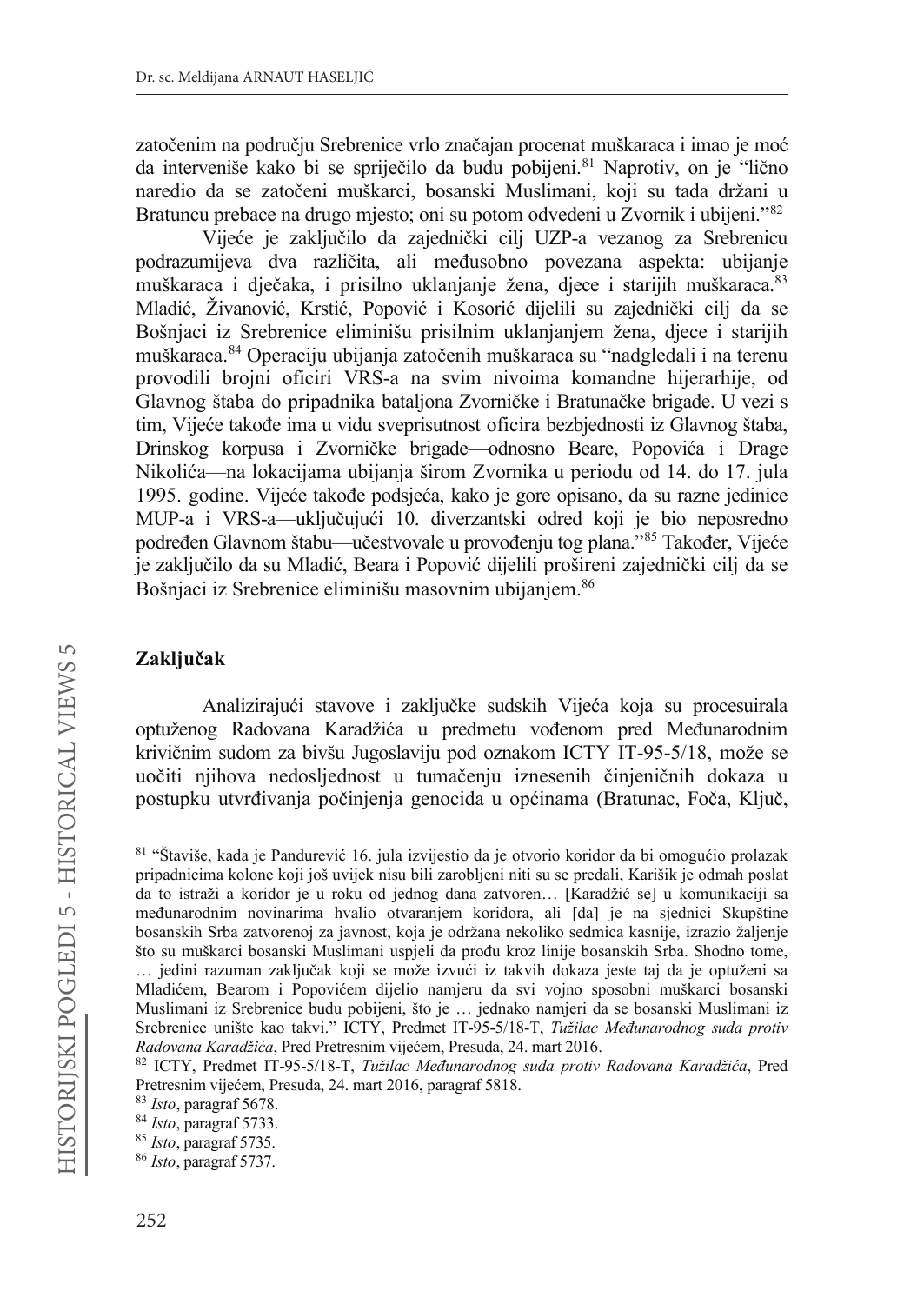Prijedor, Sanski Most, Vlasenica i Zvornik) Republike Bosne i Hercegovine u kojima su izvršeni zločini nesagledivih razmjera i oblika. To se eklatantno uočava u izricanju Odluke po pravilu 98bis Pravilnika o postupku i dokazima Međunarodnog suda, gdje su Pretresno i Žalbeno vijeće iznijeli različite stavove u pogledu ocienijvanja dokaza iz spisa koji se odnose na genocid počinjen u navedenim bosanskohercegovačkim općinama. Naime, nakon podnošenja zahtjeva optuženog Radovana Karadžića za izricanje oslobađajuće presude po svim tačkama Optužnice pozivajući se na pravilo 98bis Pravilnika na pretresu održanom 28. juna 2012. godine. Pretresno vijeće je, ocjenjujući dokaze sadržane u predmetu koji se odnose na djela u osnovi genocida navedena u Optužnici, izreklo oslobađajuću presudu za tačku Optužnice koja se odnosi na navedene općine ističući kako ne postoje dokazi na osnovu kojih se može izreći osuđujuća presuda za genocid počinjen u opštinama za koji se optuženi tereti prema članu 4(3) Statuta. Po Žalbi Tužilaštva na ovakvu Odluku odlučivalo je Žalbeno Vijeće koje je, ocjenjujući iste činjenične dokaze, zaključilo da Pretresno vijeće nije dobro procijenilo dokaze Tužilaštva u dokazivanju određenih genocidnih djela.<sup>87</sup> Vijeće je razmotrilo dokaze o počinjenim krivičnim djelima poput ubistava, premlaćivanja, silovanja i djela seksualnog nasilja.<sup>88</sup> Navedeni dokazi koji potvrđuju da su zatočenici udarani i teško premlaćivani sve dok ne bi izgubili svijest, te da su ta premlaćivanja za posljedicu imala ozbiljne povrede, uključujući prelome rebara, prelome lobanje, prelome vilične kosti, prelome kičmenih pršljenova i potrese mozga, mogli bi pokazati da je nad ovim zatočenicima izvršeno genocidno djelo - nanošenje teških tjelesnih ili duševnih povreda, te da nijedan razuman presuditelj o činjenicama ne može doći do drugačijeg zaključka.<sup>89</sup> Također, Žalbeno vijeće je navelo dokaze da su zatočenici

<sup>87 &</sup>quot;Žalbeno vijeće poništava zaključak Pretresnog vijeća da dokazi u spisu, uzeti u najboljem svjetlu, ne bi omogućili izvođenje zaključka da su bosanski Muslimani i/ili bosanski Hrvati pretrpjeli teške tielesne ili duševne povrede ili da su im nametnuti životni uslovi sračunati na to da ih unište. Žalbeno vijeće takođe poništava zaključak Pretresnog vijeća da dokazi u spisu, uzeti u najboljem svjetlu, nisu bili dovoljni da se zaključi da su Karadžić i drugi koji su prema navodima bili učesnici UZP-a imali genocidnu namjeru. Na kraju, Žalbeno vijeće odbija ostale Karadžićeve tvrdnje u vezi s Oslobađajućom presudom. U tim okolnostima Pretresno [greška u prevodu: treba da stoji kao u original na engleskom jeziku: Žalbeno - op. a. M.A.H] vijeće smatra da je Pretresno vijeće pogriješilo kada je, na osnovu pravila 98bis Pravilnika, oslobodilo Karadžća od optužbe za genocid u Opštinama. Žalbeno vijeće ističe da je do zaključaka u vezi s dokazima predočenim Pretresnom vijeću došlo tako što ih je uzelo u najboljem svjetlu i nije ocjenjivalo njihovu vjerodostojnost. To je zadatak Pretresnog vijeća u prvostepenom postupku nakon što mu budu predočeni Karadžićevi dokazi u vezi s tačkom 1 Optužnice. Shodno tome, pitanje Karadžićeve krivice u odnosu na krivična djela genocida počinjena u Opštinama ostaje otvoreno." ICTY, Predmet IT-95-5/18-AR98bis.1, Tužilac Međunarodnog suda protiv Radovana Karadžića, Presuda, 11. juli 2013, paragrafi 115-116.

<sup>88</sup> ICTY, Predmet IT-95-5/18-AR98bis.1, Tužilac Međunarodnog suda protiv Radovana Karadžića, Presuda, 11. juli 2013, paragrafi 21-26.

<sup>89 &</sup>quot;Žalbeno vijeće podsjeća na to da član 4(2)(b) Statuta predviđa da 'nanošenje teške tjelesne ili duševne povrede pripadnicima grupe' predstavlja djelo u osnovi krivičnog djela genocida. Žalbeno vijeće MKSR-a zaključilo je da tipični primjeri teških tjelesnih povreda kao djela u osnovi genocida uključuju mučenje, silovanje i fizičko nasilje bez smrtnih posljedica koje uzrokuju unakaženost ili teške povrede vanjskih ili unutrašnjih organa." ICTY, Predmet IT-95-5/18-AR98bis.1, Tužilac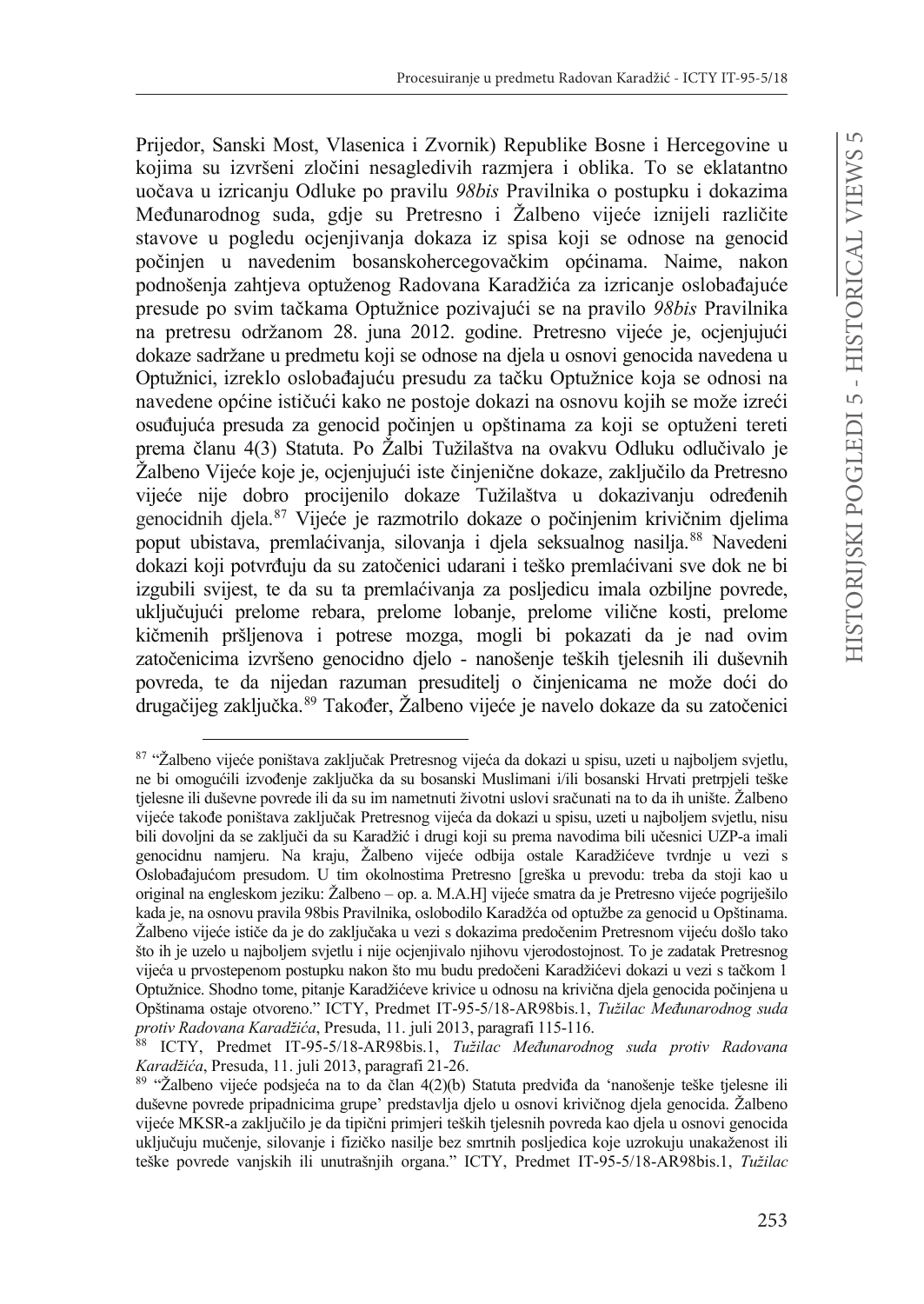držani u neadekvatnim uvietima, da im nije ukazivana zdravstvena njega ili da je ona bila neadekvatna, da su dobijali premalo hrane ili da je u opšte nisu dobijali što je dovelo do neuhranjenosti, izgladnjivanja i velikog gubitka težine, da nekima nije davana voda i da nisu imali pristup odgovarajućim sanitarnim uslovima što je dovelo do širenja zaraze, te da sve pobrojano predstavlja djela genocida (hotimično nametanje uslova života smišljenih da izazovu duševno uništenje žrtava), na osnovu čega nijedan razuman presuditelj o činjenicama ne bi mogao da dođe do suprotnog zaključka.<sup>90</sup> Žalbeno vijeće je zaključilo da dokazi koje je izvelo Tužilaštvo mogu dokazati da je Radovan Karadžić imao relevantnu genocidnu namjeru. Također, navedeni su dokazi u vezi s određenim izjavama Radovana Karadžića i drugih članova udruženog zločinačkog poduhvata koji bi mogli ukazati na to da su posjedovali genocidnu namjeru.<sup>91</sup> U pretresu održanom 11. jula 2013. godine. Žalbeno vijeće je jednoglasno poništilo oslobađajuću Presudu Pretresnog vijeća za genocid izvršen u općinama Bosne i Hercegovine u periodu od 31. marta 1992. do 31. decembra 1992. godine i vratilo ovu tačku u sadržaj Optužnice, te predmet proslijedilo Pretresnom vijeću na dalje postupanje u skladu sa ovom Presudom.

U prvostepenoj Presudi od 24. marta 2016. godine Pretresno vijeće je, na osnovu iznesenih dokaza, utvrdilo da Radovan Karadžić nije kriv po tački 1 optužnice – genocid, ali da je kriv po tački 2 optužnice – genocid, tački 3 – progon, kao zločin protiv čovječnosti, tački 4 – istrebljenje, kao zločin protiv čovječnosti, tački 5 – ubistvo, kao zločin protiv čovječnosti; tački 6 – ubistvo, kao kršenje zakona ili običaja ratovanja, tački 7 - deportacija, kao zločin protiv čovječnosti, tački 8 – nehumana djela (prisilno premještanje), kao zločin protiv čovječnosti, tački 9 - širenje terora, kao kršenje zakona ili običaja ratovanja, tački 10 protivpravni napadi na civile, kao kršenje zakona ili običaja ratovanja i tački 11 uzimanje talaca, kao kršenje zakona ili običaja ratovanja. Za zločine za koje je proglašen krivim Radovanu Karadžiću je izrečena presuda na jedintvenu kaznu zatvora od 40 godina.<sup>92</sup> Nakon žalbi koje su 22. jula 2016. godine podnijeli i Tužilaštvo ICTY i odbrana Radovana Karadžića proces je nastavljen pred Međunarodnim rezidualnim mehanizmom za krivične sudove koji je 20. marta 2019. godine Radovanu Karadžiću izrekao konačnu Presuda. Žalbeno vijeće izreklo je Radovanu Karadžiću – predsjedniku Republike Srpske i vrhovnom komandantu Vojske Republike Srpske - kaznu doživotnog zatvora. Žalbeno vijeće

Međunarodnog suda protiv Radovana Karadžića, Presuda, 11. juli 2013, paragraf 33. Vidjeti još: paragrafe 34-38.

<sup>90</sup> ICTY, Predmet IT-95-5/18-AR98bis.1, Tužilac Međunarodnog suda protiv Radovana Karadžića, Presuda, 11. juli 2013, paragraf 33. Vidjeti još: paragrafe 44-50.

<sup>&</sup>quot;Žalbeno vijeće napominje da su Pretresnom vijeću predočeni dokazi o tome da je na sastancima s Karadžićem odlučeno da će "[...] trećinu Muslimana ubiti, trećina će preći na pravoslavnu vjeru, a trećina će svojevoljno otići" i da će na taj način svi Muslimani nestati iz Bosne" ICTY, Predmet IT-95-5/18-AR98bis.1, Tužilac Međunarodnog suda protiv Radovana Karadžića, Presuda, 11. juli 2013, paragraf 97.

<sup>&</sup>lt;sup>92</sup> ICTY, Predmet IT-95-5/18-T, Tužilac Međunarodnog suda protiv Radovana Karadžića, Pred Pretresnim vijećem, Sažetak presude, 24. mart 2016.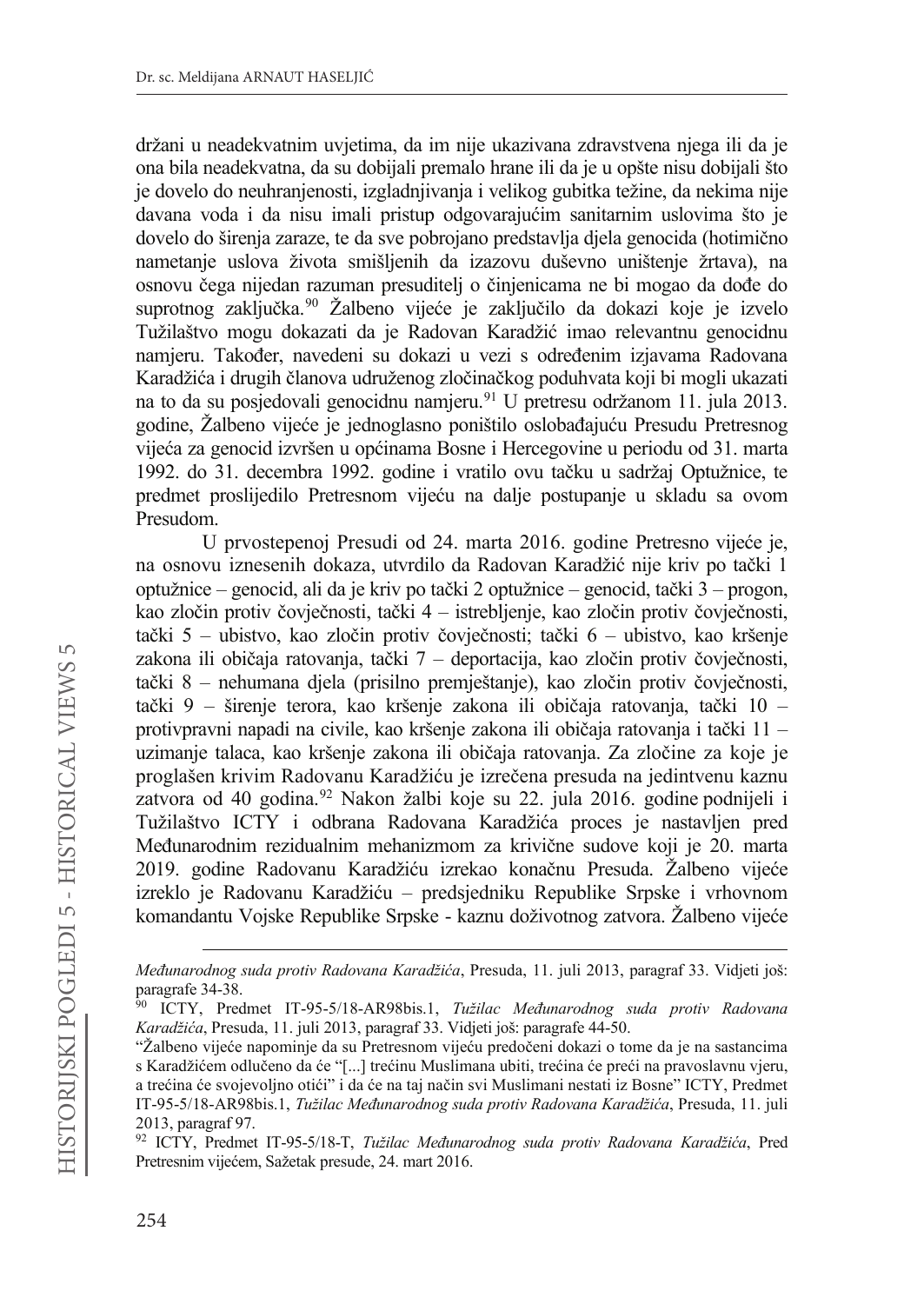je dielimično poništilo Karadžićeve osude u vezi s niegovom umiješanošću u sveobuhvatnom udruženom zločinačkom poduhvatu i jednoglasno odbacilo sve druge aspekte Karadžićeve žalbe, te potvrdilo preostale osude na osnovu članova  $7(1)$  i  $7(3)$  Statuta ICTY-a za genocid, progon, istrebljenje, ubistvo, deportaciju i druga nehumana diela - prisilno premieštanie (zločin pritiv čoviečnosti); ubistvo, terorisanje, protivpravne napade na civile i uzimanje talaca (kršenja zakona ili običaja ratovanja), u vezi s njegovim učestvovanjem u četiri UZP-a: "(I) Sveobuhvatnom UZP-u sa zajedničkim planom da se trajno uklone bosanski Muslimani i bosanski Hrvati s teritorija na koje su polagali pravo bosanski Srbi, putem činjenja zločina u opštinama širom Bosne i Hercegovine; (II) UZP-u Sarajevo čiji je cilj bilo širenje terora među civilnim stanovniš tvom Sarajeva kroz kampanju snajperskog djelovanja i granatiranja; (III) UZP-u Taoci sa zajedničkom svrhom uzimanja osoblja UN-a za taoce kako bi se NATO primorao da odustane od vazdušnih napada na ciljeve bosanskih Srba; i (IV) UZP-u Srebrenica za eliminisanje bosanskih Muslimana iz Srebrenice u julu 1995."93 Žalbeno vijeće je uvažilo Žalbu Tužilaštva na kaznu i konstatovalo da je Pretresno vijeće napravilo "očitu grešku i zloupotrijebilo svoje diskreciono ovlaštenje izrekavši kaznu zatvora u trajanju od samo 40 godina<sup>194</sup>, te je poništilo tu kaznu i izreklo kaznu doživotnog zatvora. Međutim i ovom presudom, kao i presudom Pretresnog vijeća, Karadžić je oslobođen optužbi za genocid počinjen 1992. godine u sedam općina: Bratuncu, Foči, Ključu, Prijedoru, Sanskom Mostu, Vlasenici i Zvorniku.

#### **Summary**

Analyzing the positions and conclusions of the Trial Chambers that processed the accused Radovan Karadžić in the case before the International Criminal Tribunal for the former Yugoslavia under the code ICTY IT-95-5 / 18, one can notice their inconsistency in the interpretation of the presented factual evidence in the process of establishing genocide in municipalities. (Bratunac, Foča, Ključ, Prijedor, Sanski Most, Vlasenica and Zvornik) of the Republic of Bosnia and Herzegovina in which crimes of unimaginable scale and form were committed. This is clearly seen in the pronouncement of the Rule 98bis Decision of the Tribunal's Rules of Procedure and Evidence, where the Trial and Appeals Chambers expressed different views on the assessment of the evidence from the case file on genocide committed in the above-mentioned municipalities in Bosnia and Herzegovina. Namely, after the filing of the motion of the accused Radovan Karadžić for the acquittal of all counts of the Indictment, referring to Rule 98bis of the Rules at the hearing held on 28 June 2012. The Trial Chamber, in assessing the evidence contained in the case relating to the acts of genocide alleged in the

<sup>93</sup> https://www.irmct.org/bcs/cases/mict-13-55.

 $94$  Isto.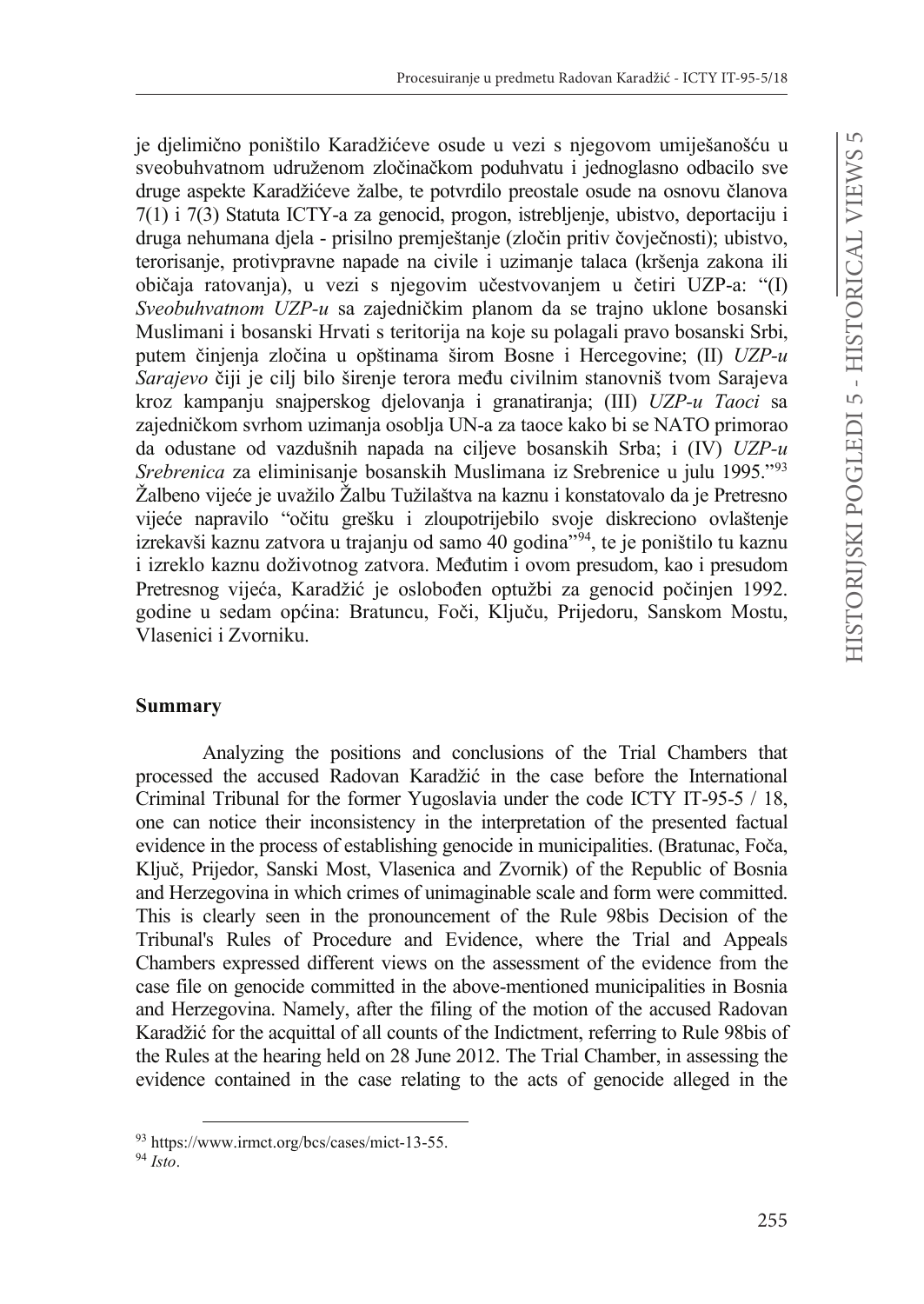Indictment, acquitted the Indictment count of those municipalities, noting that there is no evidence to convict the genocide committed in the Indictment. municipalities charged by the accused under Article 4 (3) of the Statute. The Prosecution's appeal of this Decision was decided by the Appeals Chamber, which, in assessing the same factual evidence, concluded that the Trial Chamber did not properly assess the Prosecution's evidence in proving certain genocidal acts. The Chamber considered evidence of crimes such as murder, beatings, rape and acts of sexual violence. The above evidence confirming that the detainees were beaten and severely beaten until they lost consciousness, and that these beatings resulted in serious injuries, including rib fractures, skull fractures, jaw fractures, vertebral fractures and concussions, could show that these detainees were subjected to genocidal acts - infliction of grievous bodily or mental injury, and that no reasonable trier of fact could reach a different conclusion. Also, the Appeals Chamber provided evidence that the detainees were held in inadequate conditions, that they were not provided with adequate or inadequate health care, that they received too little or no food at all, leading to malnutrition, starvation and great loss. that some were not given water and did not have access to adequate sanitation, which led to the spread of the infection, and that all of these are acts of genocide (deliberate imposition of living conditions designed to cause mental destruction of victims), on the basis of which no reasonable judge he could not come to the opposite conclusion. The Appeals Chamber found that the evidence presented by the Prosecution could prove that Radovan Karadzic had relevant genocidal intent. Evidence is also provided in connection with certain statements by Radovan Karadzic and other members of the joint criminal enterprise that could indicate that they possessed genocidal intent. In a hearing held on 11 July 2013, the Appeals Chamber unanimously quashed the Trial Chamber's acquittal for genocide committed in the municipalities of Bosnia and Herzegovina between 31 March 1992 and 31 December 1992 and reinstated this count in the Indictment. and referred the case to the Trial Chamber for further action in accordance with this Judgment.

In the Trial Judgment of 24 March 2016, the Trial Chamber found, based on the evidence presented, that Radovan Karadžić was not guilty under Count 1 of the Indictment - Genocide, but that he was guilty under Count 2 of the Indictment - Genocide, Count 3 - Persecution, as a crime. against humanity, count 4 extermination, as a crime against humanity, count 5 - murder, as a crime against humanity; Count 6 - murder, as a violation of the laws or customs of war, Count 7 deportation, as a crime against humanity, Count 8 - inhumane acts (forcible transfer), as a crime against humanity, Count 9 - spread of terror, as a violation of the laws or customs of war, Count 10 - unlawful attacks on civilians as a violation of the laws or customs of war and Count 11 - taking hostages as a violation of the laws or customs of war. Radovan Karadzic was sentenced to a single sentence of 40 years in prison for the crimes for which he was found guilty. Following appeals filed by both the ICTY Prosecutor's Office and Radovan Karadzic's defense on July 22, 2016, the process continued before the International Residual Mechanism for